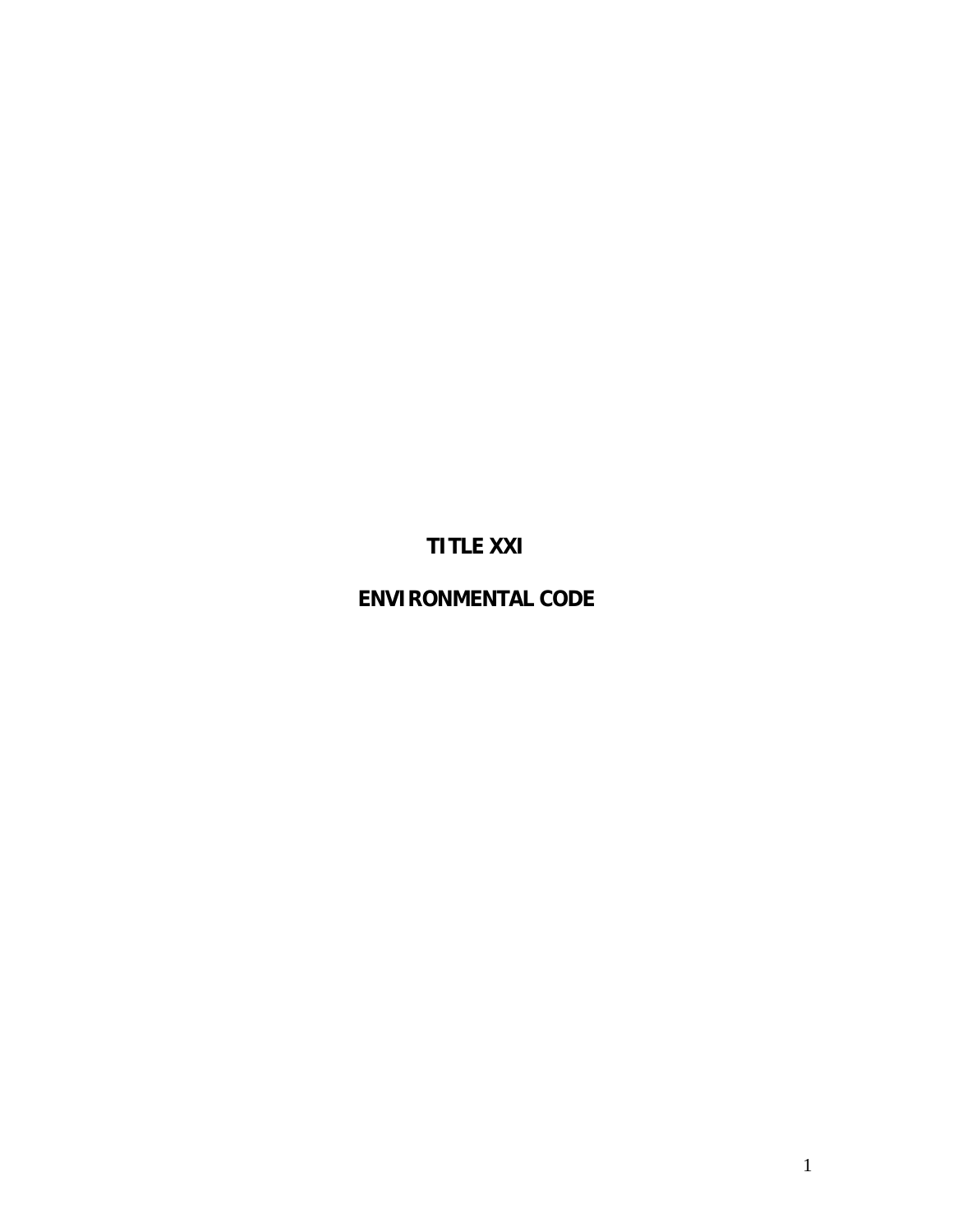#### **CHAPTER 1.**  $COT$  ID  $WAP$

| $§21-1-1$         |                                                                         |  |  |  |
|-------------------|-------------------------------------------------------------------------|--|--|--|
| $§21-1-2$         |                                                                         |  |  |  |
| $§21-1-3$         |                                                                         |  |  |  |
| $§21 - 1 - 4$     |                                                                         |  |  |  |
| $§21-1-5$         |                                                                         |  |  |  |
| $§21-1-6$         |                                                                         |  |  |  |
| $§21 - 1 - 7$     |                                                                         |  |  |  |
| $$21-1-8$         |                                                                         |  |  |  |
| $§21-1-9$         |                                                                         |  |  |  |
| $§21-1-9$         |                                                                         |  |  |  |
| $§21-1-10$        |                                                                         |  |  |  |
| $§21 - 1 - 11$    |                                                                         |  |  |  |
| $§21 - 1 - 12$    |                                                                         |  |  |  |
| $§21 - 1 - 13$    |                                                                         |  |  |  |
| $§21 - 1 - 14$    |                                                                         |  |  |  |
| $§21-1-15$        |                                                                         |  |  |  |
| $§21-1-16$        |                                                                         |  |  |  |
| $§21 - 1 - 17$    |                                                                         |  |  |  |
| <b>CHAPTER 2.</b> |                                                                         |  |  |  |
|                   |                                                                         |  |  |  |
| $§21 - 1 - 2$     |                                                                         |  |  |  |
| $§21 - 1 - 2$     |                                                                         |  |  |  |
| $§21-2-3$         |                                                                         |  |  |  |
| $$21-2-4$         |                                                                         |  |  |  |
| $§21-2-5$         |                                                                         |  |  |  |
| $§21-2-6$         |                                                                         |  |  |  |
| $§21 - 2 - 7$     |                                                                         |  |  |  |
| $§21-2-8$         |                                                                         |  |  |  |
| $$21-2-9$         |                                                                         |  |  |  |
| $§21 - 2 - 10$    |                                                                         |  |  |  |
| $§21 - 2 - 11$    |                                                                         |  |  |  |
| $§21 - 2 - 12$    |                                                                         |  |  |  |
| $§21 - 2 - 13$    |                                                                         |  |  |  |
| $§21 - 2 - 14$    |                                                                         |  |  |  |
| $§21 - 2 - 15$    |                                                                         |  |  |  |
| $§21 - 2 - 16$    | Interference With Animal Control Officer or Animal Shelter Personnel 16 |  |  |  |
| $§21 - 2 - 17$    |                                                                         |  |  |  |
| $§21 - 2 - 18$    |                                                                         |  |  |  |
|                   |                                                                         |  |  |  |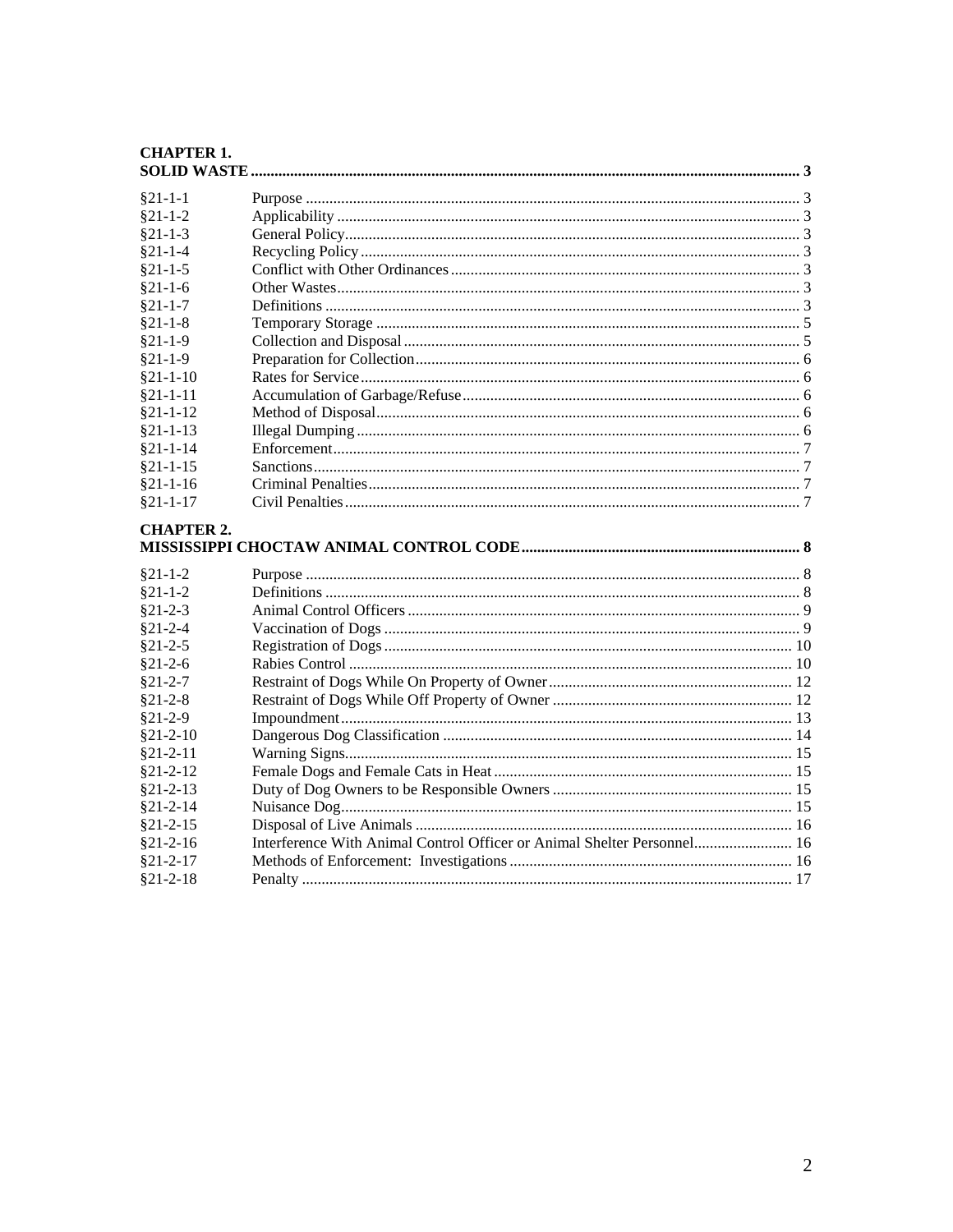# <span id="page-2-0"></span>**CHAPTER 1. SOLID WASTE**

### **§21‐1‐1 Purpose**

The purpose of this Chapter is to protect the health, safety and well-being of the members of the Tribe; to protect and preserve the resources and environment of the Mississippi Choctaw Indian Reservation; and to maintain the aesthetic appearance of the Mississippi Choctaw Indian Reservation.

# **§21‐1‐2 Applicability**

This Chapter shall be liberally construed and applied to ensure its purpose as expressed above. Upon the effective date of this Chapter, it shall be unlawful for any person within the boundaries of the Mississippi Choctaw Indian Reservation to collect, store or dispose of solid waste unless it is in conformity with the provisions of this Chapter

# **§21‐1‐3 General Policy**

The owner, agent, occupant, permittee or lessee of any residential site, agricultural site, commercial establishment or industrial entity shall be responsible for the sanitary condition of such site. No person shall place, deposit or allow to be placed or deposited on Tribal land any solid waste, except in the manner prescribed in this Chapter.

### **§21‐1‐4 Recycling Policy**

It is the policy of the Tribe not only to ensure the proper disposal of solid waste, but to reduce the amount of solid waste generated by implementing source reduction and recycling initiatives.

#### **§21‐1‐5 Conflict with Other Ordinances**

This Chapter shall not repeal, annul or in any way impair or remove the necessity of compliance with any other rule, regulation, bylaw, permit or provision of law. Where this Chapter imposes a greater restriction upon the management of solid waste, the stricter standard shall apply.

#### **§21‐1‐6 Other Wastes**

The generation, storage, collection, transportation or disposal of wastes not defined as solid waste herein shall be governed by any applicable Tribal, federal or state laws and regulations.

#### **§21‐1‐7 Definitions**

- (1) "Agricultural Land" means land reserved for cultivation, pasture and related agricultural activities;
- (2) "Bulky Waste" means stoves, refrigerators, water heaters, washing machines, dryers, automobile parts, furniture, mattresses, carpets, scrap metal, fencing, yard or leaf waste and similar items;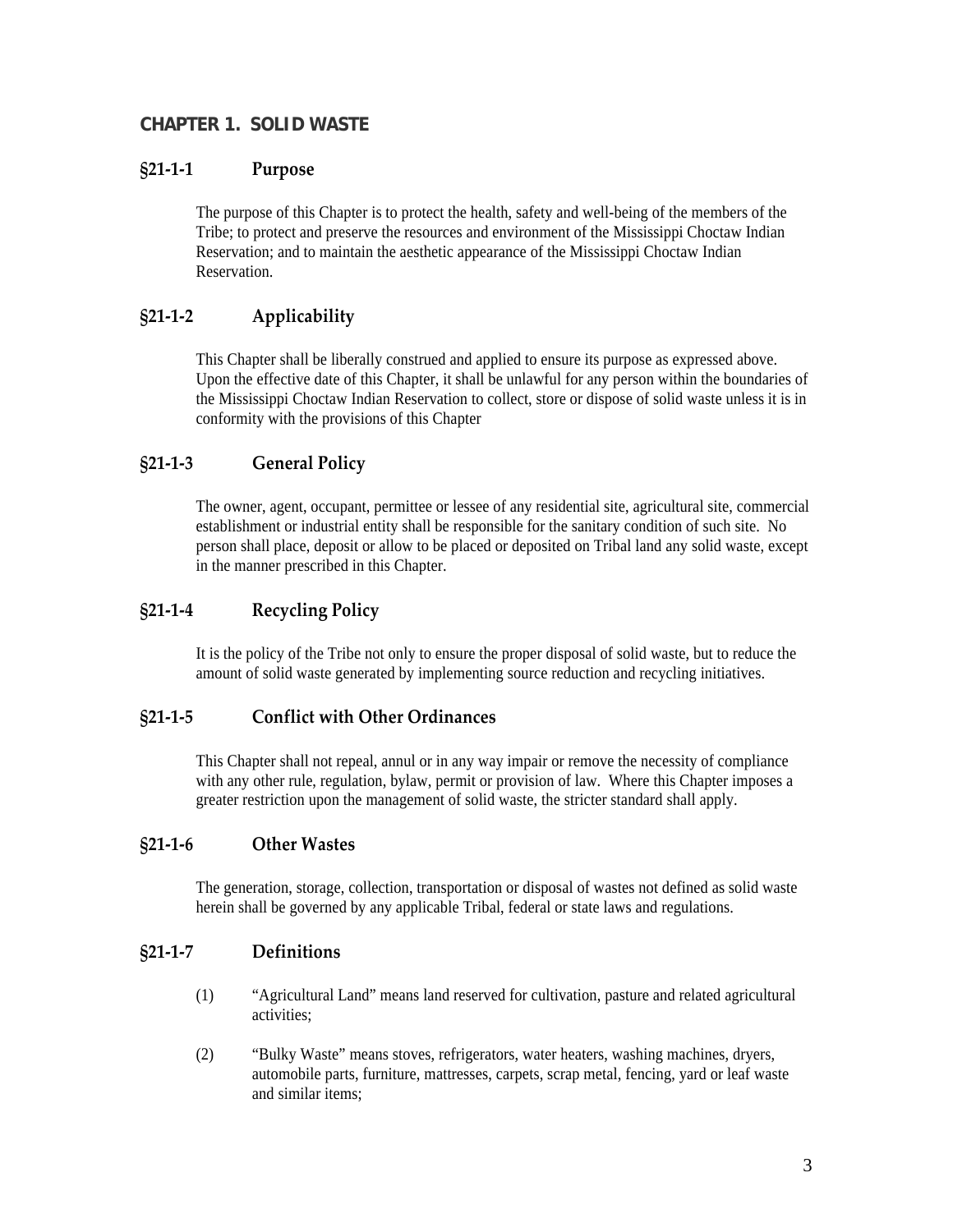- (3) "Commercial Establishment" means any structure, either public or private, fixed or mobile, that is adapted for the transaction of business; for rendering of services for amusement, recreation or for display; for the sale or storage of goods, wares or merchandise; for the performance of work or labor; commercial lodging or eating facilities; or all structures and premises used for business purposes;
- (4) "Construction Debris" means waste building materials resulting from construction, remodeling, repair or demolition operations;
- (5) "Disposal Facility" means landfill, transfer station or incineration plant which accepts municipal solid waste;
- (6) "Garbage" means all solid and semi-solid putrescible animal and vegetable wastes resulting from the handling, preparing, cooking, storing, serving and consuming of food or of material intended for use as food, which shall include all substances from all public and private entities and from all residences;
- (7) "Hazardous Waste." Any chemical compound, mixture, substance or article which is designated by the United States Environmental Protection Agency as requiring special handling to avoid illness or injury to persons or damage to property.
- (8) "Industrial Entity" means any structure, either public or private, that is adapted for the manufacturing, servicing, long-term storage, processing or shipping of products or materials;
- (9) "Inert Fill" means clean soil material, rocks, bricks and cured concrete which are not mixed with other solid wastes or liquor waste;
- (10) "Land Clearing Debris" means solid waste resulting from the clearing of land consisting solely of brush, stumps, soil material and rocks;
- (11) "Municipal Solid Waste" means solid waste emanating from normal domestic and commercial sources;
- (12) "Occupant" means the individual(s), firm, corporation or Tribal entity that has the use of or occupies any public or private building that may be residential, commercial or industrial;
- (13) "Open Dump" means unauthorized site where waste has been deposited;
- (14) "Premises" means a specified piece or tract of land including any structures that may be on it;
- (15) "Refuse" means nonputrescible solid wastes, such as paper, cardboard, tin cans, wood, glass, crockery, metal and similar materials;
- (16) "Residence" means any structure which is used for housing and living quarters; and
- (17) "Solid Waste" means useless, unwanted or discarded solid material including by way of example, and not be limited to, garbage, scrap materials, junk, refuse, inert fill material,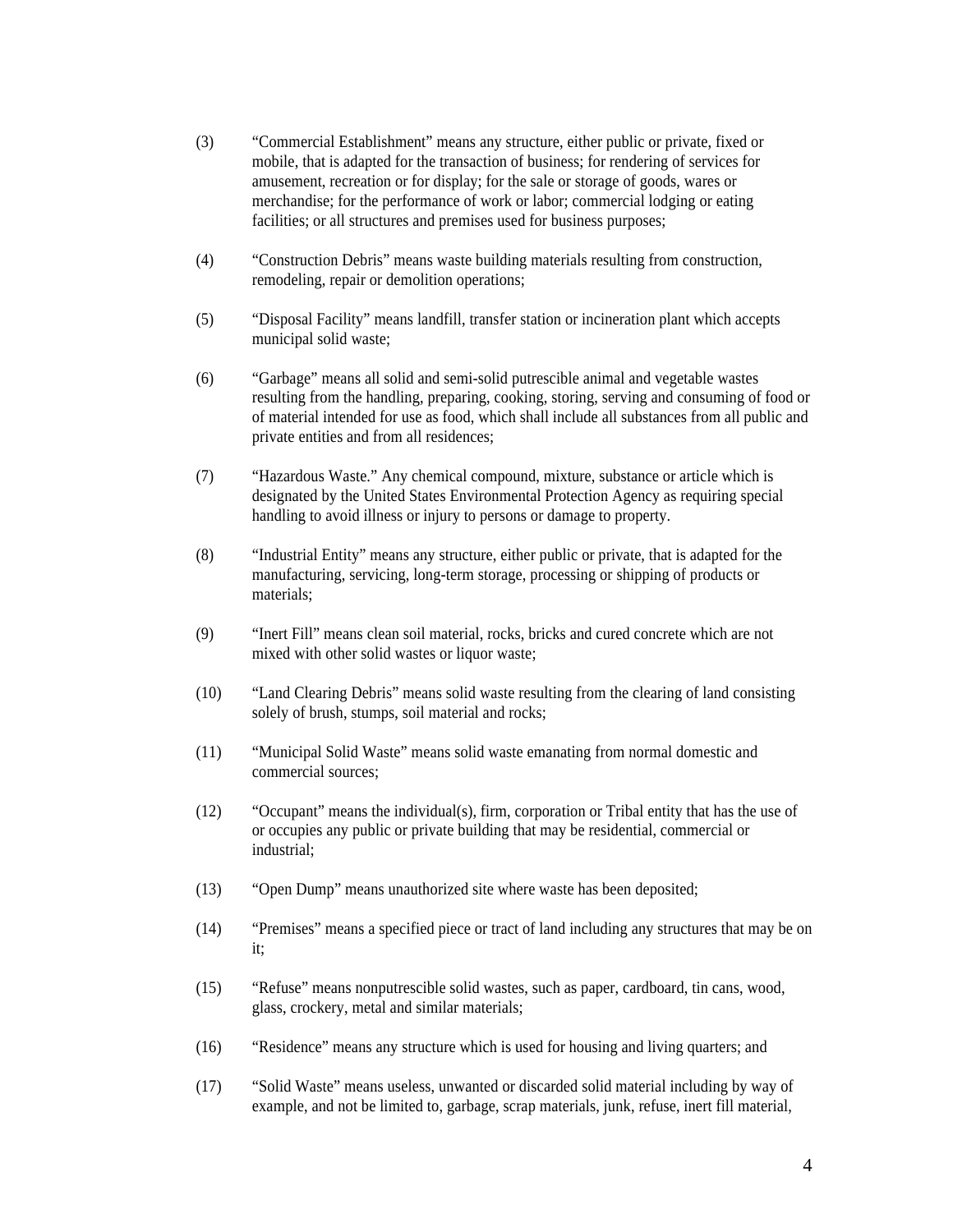land clearing debris and yard waste, but which shall not include septic tank sludge or agricultural wastes.

#### <span id="page-4-0"></span>**§21‐1‐8 Temporary Storage**

The owner or occupant of any residence, commercial establishment, industrial entity or other premises shall be responsible for the sanitary storage of all solid wastes accumulated on such premises.

Dumpsters may be supplied by the Tribal government for use at Tribal offices and by Tribal entities. No unauthorized use of any dumpster supplied by the Tribal government shall be permitted. Dumpsters provided by the owner or occupant of any residence, commercial establishment or industrial entity shall be the sole responsibility of the provider and user. The Choctaw Housing Authority shall publish regulations regarding the use of dumpsters for commercial establishments and industrial entities.

#### **§21‐1‐9 Collection and Disposal**

The owners and occupants of all residences, commercial enterprises, industrial entities and other premises are responsible for the pick up and disposal of solid waste from said premises.

The Tribe may elect to provide service for a fee to the owners and occupants of commercial enterprises and industrial entities. If not so provided or if not accepted, such commercial enterprises or industrial entities shall provide their own service which meets the requirements of this Chapter.

The Tribe shall provide collection and disposal services for residences. In order to provide this service in the most effective manner for each community, the Tribe may:

- (1) enter into agreements with solid waste collection contractors;
- (2) enter into agreements with county governments or other units of government for the collection, transportation and disposal of solid waste generated on the Mississippi Choctaw Indian Reservation; or
- (3) authorize the Choctaw Housing Authority to do any or all of the following:
	- (a) provide collection, transportation and disposal service directly;
	- (b) collect established fees for collection and disposal services rendered;
	- (c) issue regulations governing the storage, collection and disposal of solid waste generated by commercial establishments and industrial entities; and /or
	- (d) issue such other regulations as may be necessary for the proper and orderly collection, transportation and disposal of solid waste.

Solid waste shall be collected at sufficiently frequent intervals to prevent nuisances as determined by the Choctaw Housing Authority, but in no event shall collection occur less often than once a week.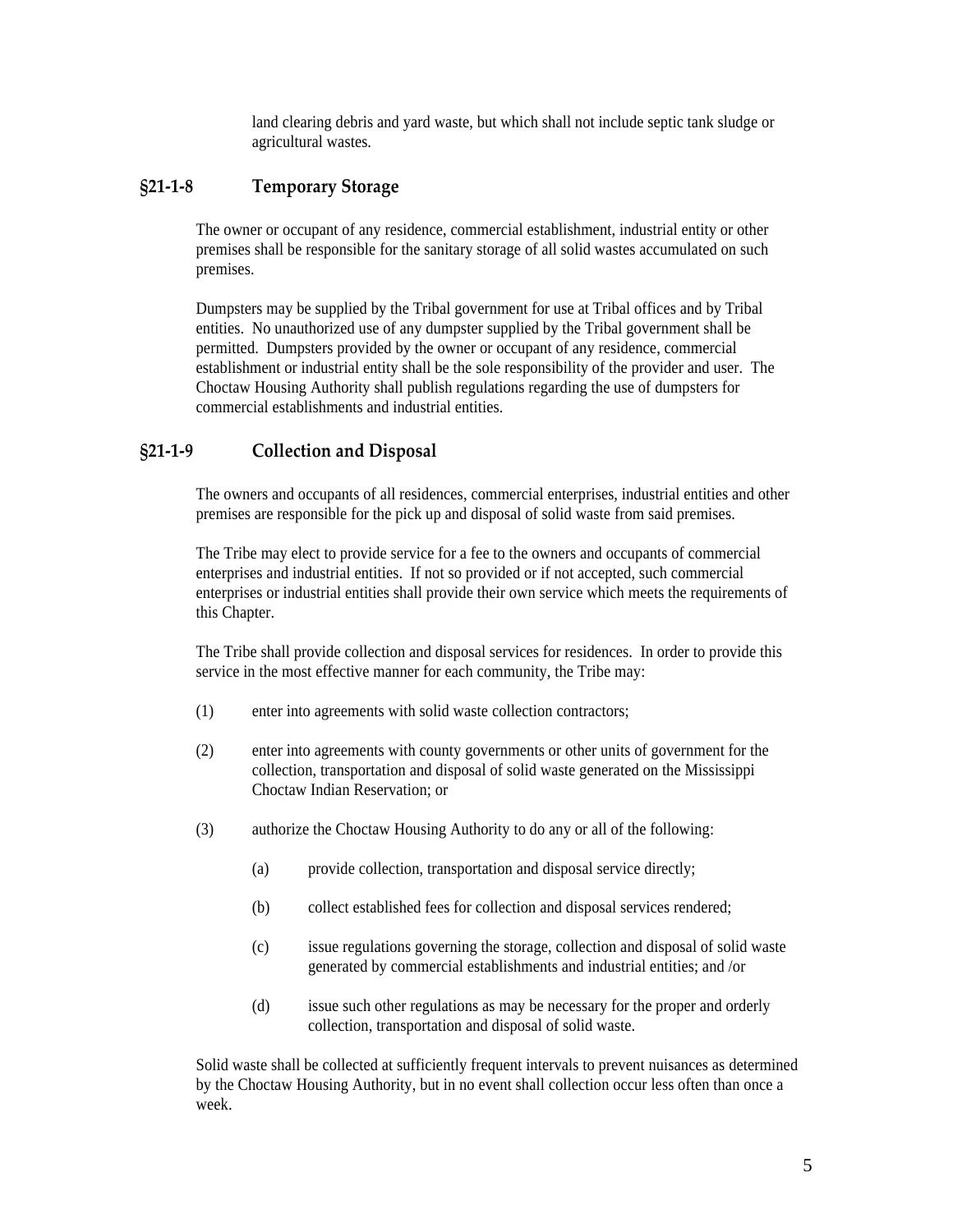The Choctaw Housing Authority shall publish regulations for the disposal of bulky waste, construction debris and land clearing debris.

# <span id="page-5-0"></span>**§21‐1‐9 Preparation for Collection**

Solid waste from residences shall be placed on the roadside on the designated collection day in enclosed plastic bags or in plastic bags in containers.

The Choctaw Housing Authority shall publish regulations regarding acceptable and unacceptable waste for roadside pick up.

The Choctaw Housing Authority shall publish regulations for the disposal of hazardous wastes which shall be approved by the Tribal Council.

All solid waste acceptable for pick-up shall be separated from hazardous waste and other unacceptable waste prior to roadside pick-up.

# **§21‐1‐10 Rates for Service**

Rates for the collection, transportation and disposal of garbage and refuse from residences, commercial establishments, industrial entities, Tribal entities and other premises may be established by the Tribe.

# **§21‐1‐11 Accumulation of Garbage/Refuse**

It shall be unlawful for any person, commercial establishment, industrial entity or Tribal entity to cause or permit the accumulation of any garbage, refuse or other solid waste upon its premises or on any other land on the Mississippi Choctaw Indian Reservation.

It shall be unlawful for any person to throw or deposit or cause to be thrown or deposited any solid waste on any street, road or public lands, nor shall any person throw or deposit any solid waste in any stream or other body of water within the borders of the Mississippi Choctaw Indian Reservation.

# **§21‐1‐12 Method of Disposal**

There shall be no disposal of solid waste on the Mississippi Choctaw Indian Reservation except at such places designated and approved by the Tribal Council.

It shall be a violation of this Chapter to burn garbage or other refuse, except that clean wood, yard waste and brush may be burned in a solid container such as a fifty-five (55) gallon drum.

# **§21‐1‐13 Illegal Dumping**

Any unauthorized use of a dumpster shall be considered illegal dumping and a violation of this Chapter.

It shall be a violation of this Chapter for an individual to deposit any waste in any open dump site.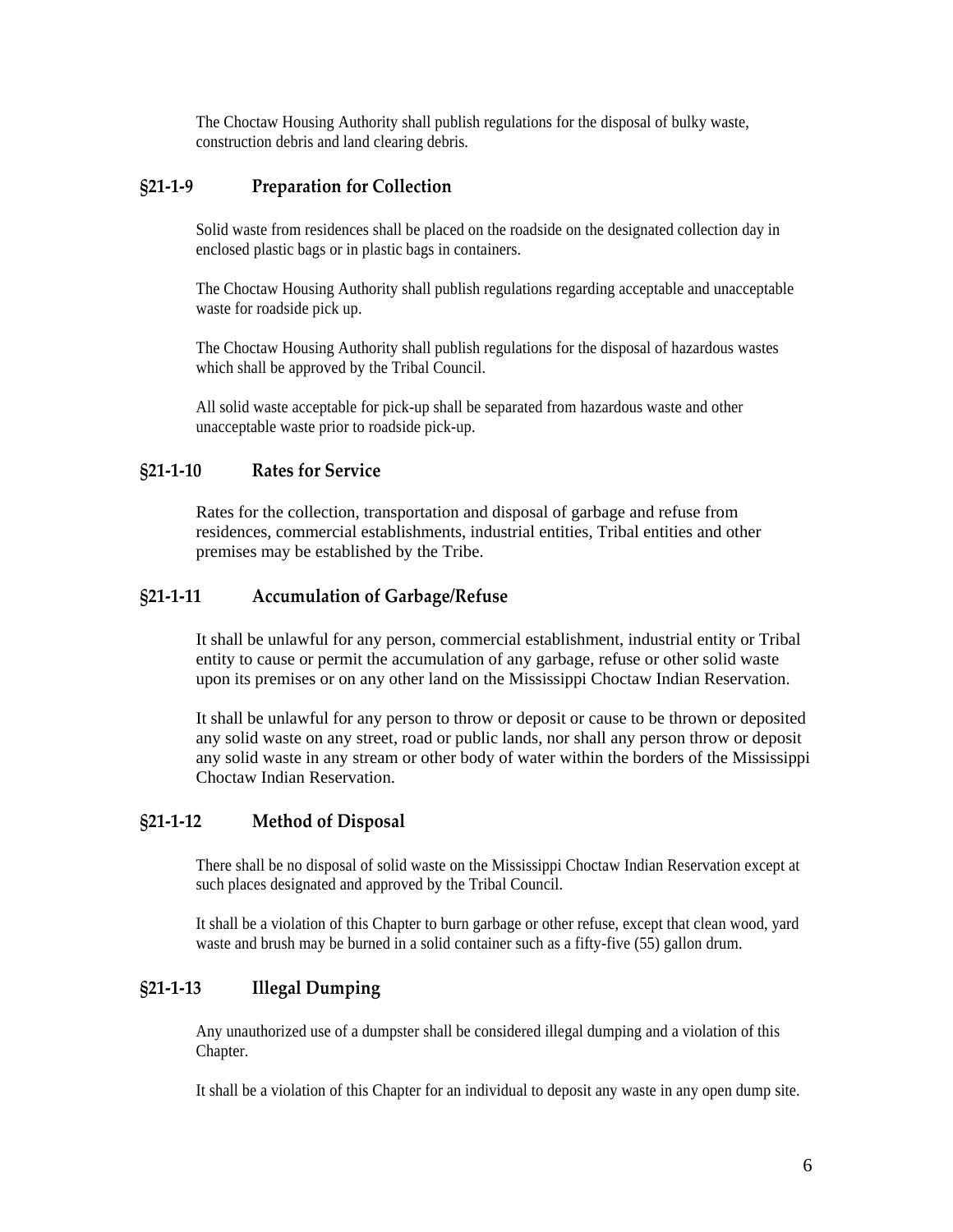# <span id="page-6-0"></span>**§21‐1‐14 Enforcement**

The Choctaw Environmental Program shall be authorized to investigate and verify any reported violations of this Chapter.

### **§21‐1‐15 Sanctions**

The Choctaw Housing Authority is hereby authorized by the Tribal Council to impose sanctions and penalties for non-payment of established fees, subject to approval by the Tribal Council. Such sanctions and penalties may include:

- (1) assessment of late charges and penalties based on a schedule adopted by regulation of the Choctaw Housing Authority; and
- (2) termination of water service.

# **§21‐1‐16 Criminal Penalties**

Any violation of a provision of this Chapter shall be a Class C offense and violation of more than one provision may result in multiple charges.

# **§21‐1‐17 Civil Penalties**

- (1) Any person found by the Choctaw Tribal Court to be violating any provisions of this Chapter or any rule or regulation or written order of the Choctaw Housing Authority shall be subject to a civil penalty of not more than twenty-five thousand dollars (\$25,000) for each violation. Each day upon which such violation occurs shall be deemed a separate and additional violation.
- (2) In lieu of or in addition to the penalty provided in subsection (1) of this section, the Choctaw Environmental Program shall have the power to institute and maintain in the name of the Mississippi Band of Choctaw Indians any and all proceedings necessary and appropriate to enforce the provisions of this Chapter and any rules and regulations in force pursuant thereto in the Choctaw Tribal Court. The Choctaw Environmental Program may obtain mandatory or prohibitory injunctive relief, either temporary or permanent.
- (3) Any person creating or responsible for creating an immediate necessity for remedial or clean-up action involving solid waste shall be liable for the cost of such remedial or cleanup action and the Choctaw Environmental Program may recover cost of same by civil action brought in Tribal Court. This penalty may be recovered in lieu of or in addition to the penalties provided in subsections (1) and (2) of this section.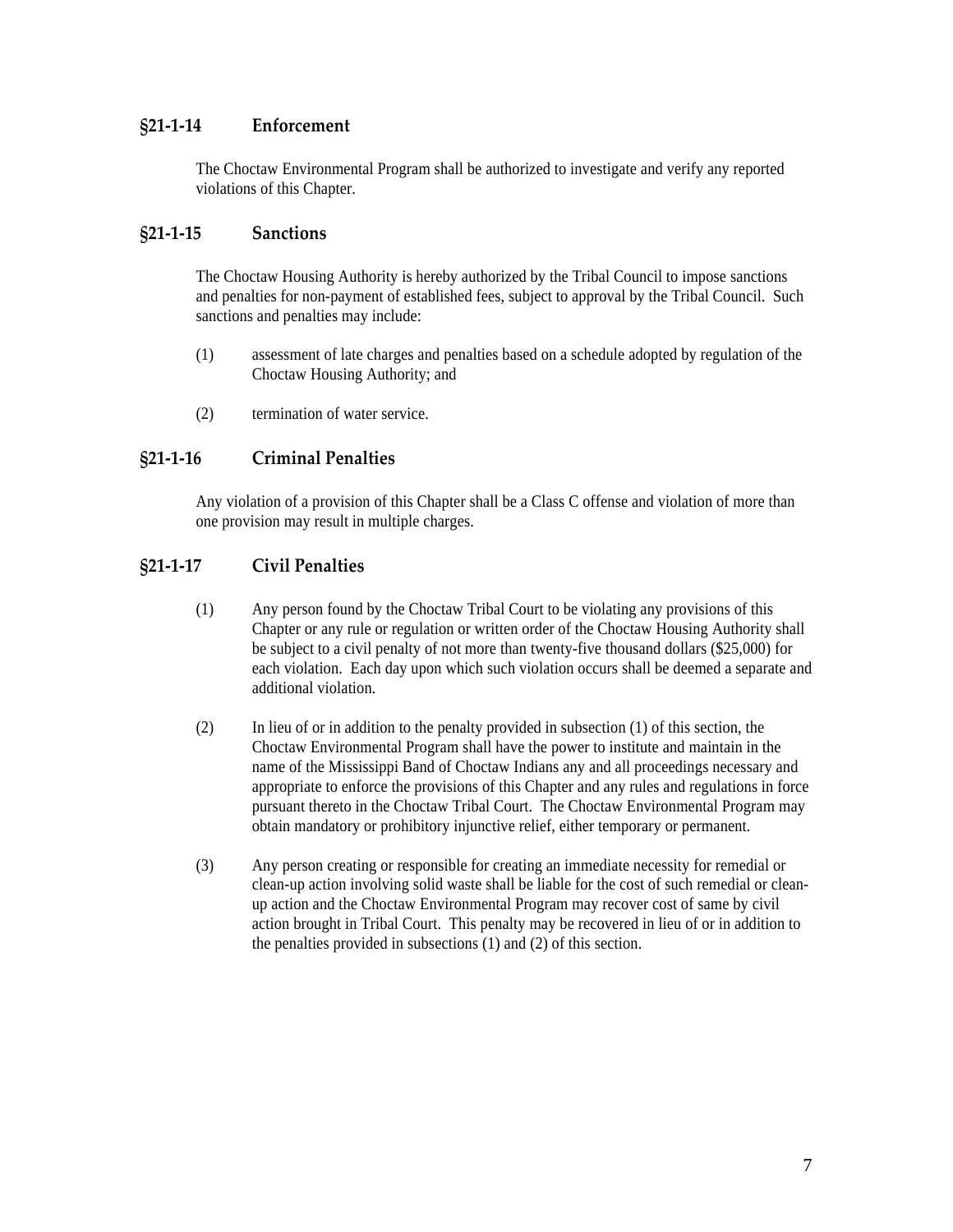# **TITLE XXI CHAPTER 2: MISSISSIPPI CHOCTAW ANIMAL CONTROL CODE**

#### **21-2-1 Purpose**

The purpose of this Animal Control Code is to provide for the control of animals located or found on the Reservation; to protect the health, safety and welfare of the inhabitants of the Choctaw Reservation; to protect the property and livestock of the inhabitants of the Choctaw Reservation from damage or disease originating from animals.

#### **21-2-2 Definitions**

- (1) Animal means domestic pet (dogs, cats and other pets), including livestock or exotic creatures, housed on tribal property and depending on human being interaction to survive. According to common practice, domestic animals are considered the property of the homeowner.
- (2) Livestock means any domesticated farm animal (cattle, horses, goats, pigs, poultry and sheep) owned by a resident within the boundaries of a Choctaw community.
- (3) Exotic means any specialty animal (reptiles, amphibians, spiders, rodents or fish) owned by a resident within the boundaries of a Choctaw community.
- (4) Animal Control Officer means any individual employed, contracted with or appointed by the Tribe for the purpose of aiding in the enforcement of this chapter.
- (5) Animal Shelter means any facility operated by the Tribe, other governmental agency or private entity for the purpose of housing and caring for animals held under the authority of this chapter.
- (6) Dangerous dog means any dog that constitutes a physical threat to human beings or other animals as determined by the Animal Control Officer.
- (7) Dog (canine) or cat (feline) means animals over the age of three months. Puppies or kittens refer to animals under the age of three months, respectively.
- (8) Dog Under Restraint shall mean any canine secured by a leash, chain, rope, tether or cable or trolley; securely and humanely confined within a vehicle, parked or in motion; caged or tethered in the open bed of a pickup truck; confined within a house, fence, crate, pen or other enclosure; or controlled by the voice command of a responsible person who is with the dog at all times.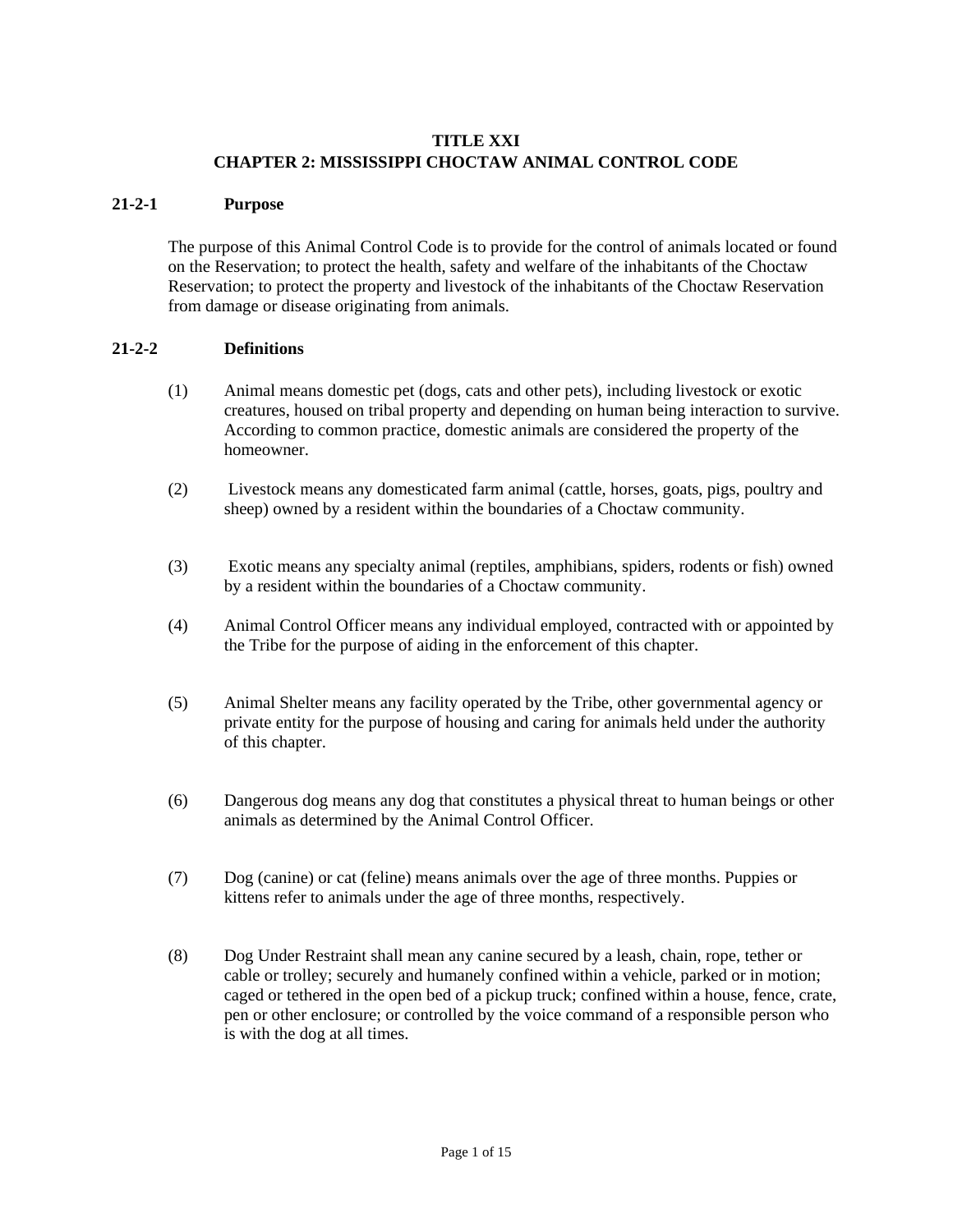- (9) Licensed Veterinarians means all veterinarians actively engaged in the practice of that profession in the state, who are duly registered and licensed as such by the state or Tribe, and who are authorized to vaccinate dogs and other animals against rabies and to execute certificates of vaccination.
- (10) Owner means any person possessing, harboring, keeping or having control or custody of any animal within the boundaries of the Choctaw Reservation. For cases at residences, the homeowner is considered the owner of the animal. An individual voluntarily feeding a stray animal for more than ten (10) consecutive days without contacting Choctaw Animal Control will be considered the owner.
- (11) Public Nuisance Animal means any animal to which any of the following conditions apply:
	- (a) that are off the premises of the owner and not under command of the owner;
	- (b) that damage the property of anyone other than its owner;
	- (c) that are classified as dangerous dogs under Section 21-2-12;
	- (d) that cause unsanitary conditions of enclosures or surroundings as determined by the Animal Control Officer;
	- (e) that are diseased animals dangerous to human and animal health;
	- (f) that make prolonged and disturbing noises interfering with the peace of quietude of the neighboring property during quiet hours (10 pm – 6 am); or
	- (g) that has been determined to be strays.
- (12) Stray means any unregistered and unattended dog off the premises of its owner.
- (13) Tribe, Tribal, Choctaw or MBCI means the Mississippi Band of Choctaw Indians.
- (14) Tribal Environmental Health Services Director means the Director of the Choctaw Environmental Health Office, or his/her designee, of the Choctaw Health Center. This individual serves as liaison with the Mississippi State Health Department and Indian Health Services when necessary.
- (15) Tribal Health Director means the Director, or his/her designee, of the Choctaw Health Center. This individual serves as liaison with Tribal Administration.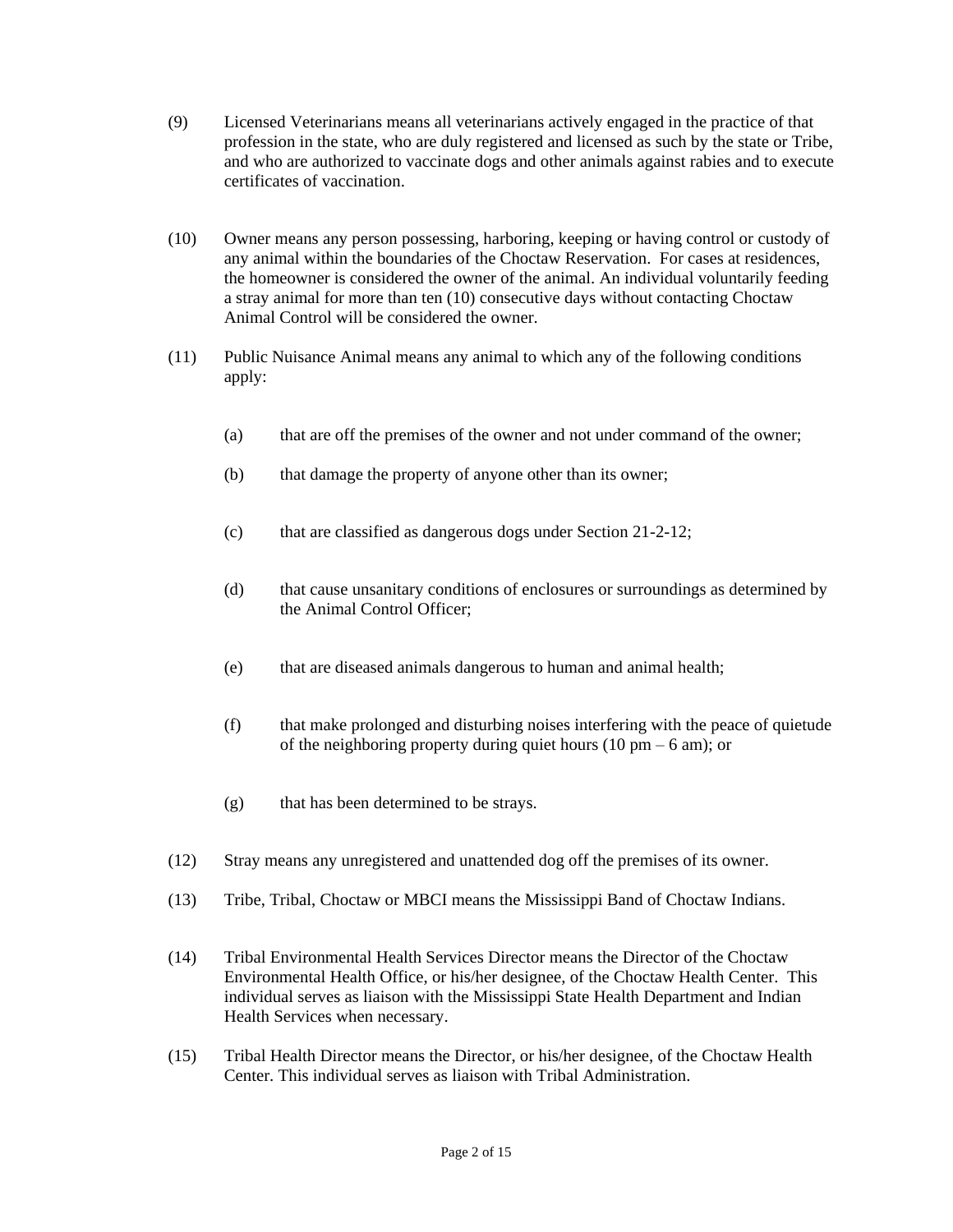- (16) Public Safety Director means the Director, or his/her designee, of the Department of Public Safety. This individual serves as liaison with Tribal Administration.
- (17) Medical Director means the Chief Medical Officer, or his/her designee, of the Choctaw Health Center. This individual serves as liaison with the Tribal Administration.
- (18) Unprovoked means that the victim who has been conducting himself or herself peacefully and lawfully has been bitten, chased in a menacing fashion or attacked by an animal.

#### **21-2-3 Animal Control Officers**

- (1) Each Animal Control Officer, including Choctaw Police Officers and Wildlife Rangers, shall have complete police and law enforcement power to enforce this chapter and the provisions of Tribal law, rules and regulations relating to animal control within the boundaries of the Choctaw Reservation.
- (2) Each animal control officer shall meet all training requirements established by the Tribal Chief.
- (3) By virtue of this chapter, each animal control officer shall have authority to issue civil citations to persons engaged in activities that are violations of the provisions herein.

#### **21-2-4 Vaccination of Animals**

- (1) Require every owner of any animal within the boundaries of the Choctaw Reservation shall have such animal vaccinated against rabies by a licensed veterinarian of his choice. However, no animal needs to be vaccinated where:
	- (a) A licensed veterinarian has examined the animal and certified that, at such time, vaccination would endanger its health because of its age, infirmity, debility, illness or other medical consideration; and
	- (b) Such exception certificate is presented to the animal control officer within five (5) days of such examination. However, the animal shall be vaccinated against rabies as soon as its health and age permit. Unvaccinated animals shall be confined to the owner's property or a veterinary facility.
- (2) Evidence of vaccination. Upon vaccination, the veterinarian shall furnish the owner with a metal tag with the serial number of the vaccination and the year in which the animal was inoculated stamped therein. The veterinarian shall also issue a certificate of vaccination.
- (3) The owner of the any animal shall see that the animal wears a collar and tag with the serial number of the vaccination and the year in which the animal was inoculated stamped thereon and shall see that the collar and tag are worn by the animal at all times. If no tag is available, the homeowner must be able to produce proof of rabies vaccination.
- (4) While not considered a violation, routine vaccination (including Bordetella, Distemper, Parvo and Lepto) in addition to rabies shall be encouraged by the Choctaw Animal Control Program to promote ownership responsibility and to aid in minimizing zoonotic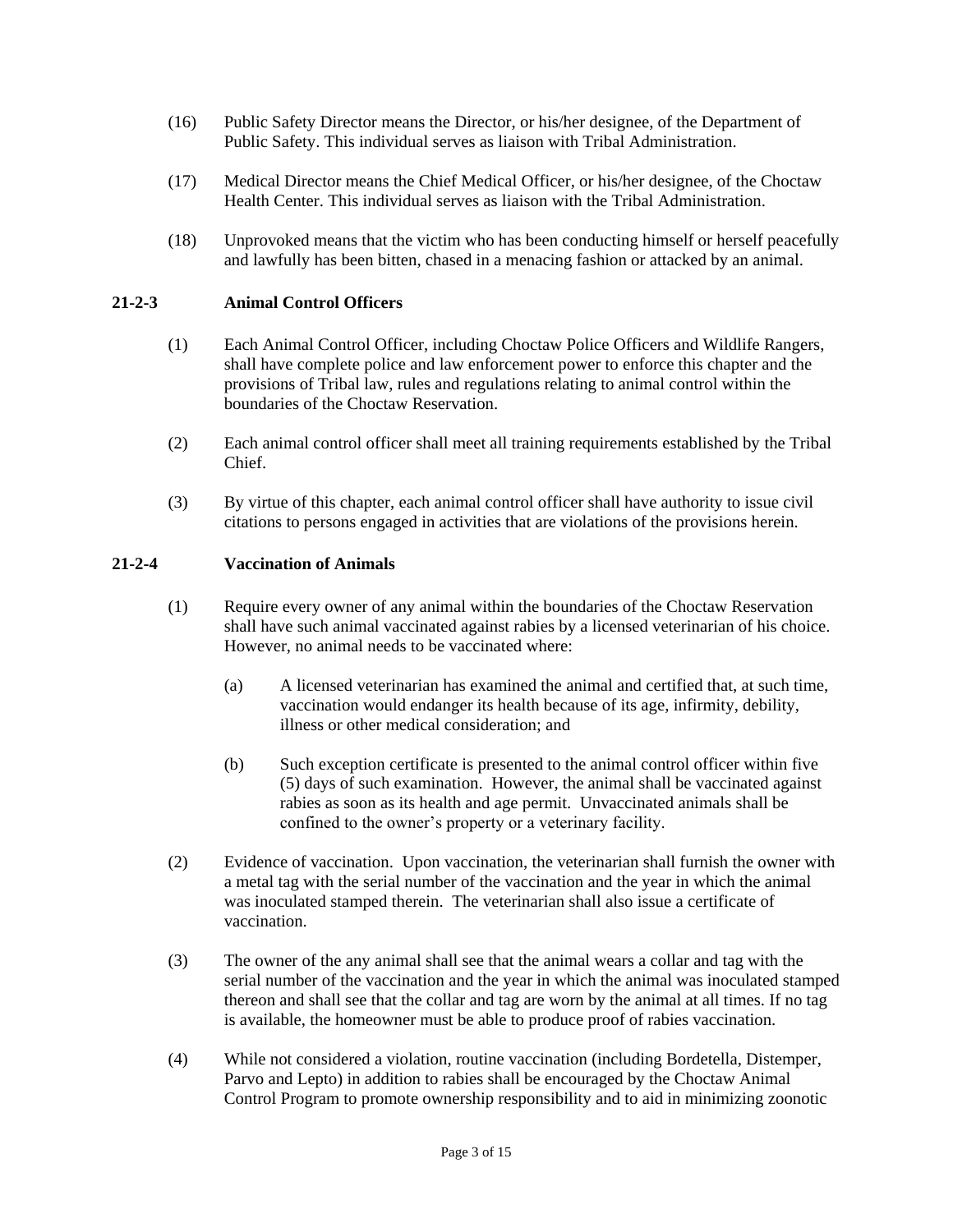diseases on the Choctaw Indian Reservation. Additional shots, excluding rabies, can be purchased and administered subcutaneously, beneath the skin, by a knowledgeable individual.

(5) Penalty. Any owner found in violation of this section is subject to the penalties prescribed in section 21-2-23.

#### **21-2-5 Registration of Domestic Animals, Livestock and Exotic Animals**

- (1) Required. Except for those exempted in this chapter, every domestic animal, livestock and exotic animal that would access to the outdoors, shall be registered. Any address change within the Choctaw Reservation boundaries, for registered animals, must notify the Choctaw Animal Control Office.
- (2) The animal control officer shall issue a certificate of registration to the owner of each animal. Dogs and cats must have a valid certification of vaccination.
- (3) Dogs exempt from wearing a vaccination tag. Hunting dogs, while engaged in a hunt; show dogs; or dogs engaged in obedience or k-9 training, while under the command or presence of the owner, trainer or other responsible custodian directly related to the hunting, show or training activities, respectively, are exempt from wearing the vaccination tag, if tattooed. A dog having an identifying tattoo registered with the animal control officer is also exempt from the requirement of wearing a vaccination tag.
- (4) Dogs exempt from registration. The registration provisions of this article shall not apply to dogs used as part of entertainment acts when properly controlled; to dogs remaining on the reservation for a period of less than 30 days; or to purebreds kept, maintained or brought onto the reservation for the purposes of training, provided, however, that nothing in this section shall prohibit the demand for proof of vaccination done in another jurisdiction; and failure to provide said proof upon demand shall require said dog to be vaccinated under the provisions of this article. However, pets traveling with entertainment acts (i.e. midway carnivals or invited celebrity guests) must inform the Choctaw Animal Control Office of the type of animal and housing of said animal. Contract negotiations with such groups must include stipulation of notice and no exceptions are to be made regarding the pit-bull ban (Title III – Criminal Offenses, Section 3-6-25) unless amended.
- (5) Penalty. Any owner who violates any provision of this section is subject to the penalties prescribed in section 21-2-23.

# **21-2-6 Rabies Control**

- (1) Report of animals infected with or showing symptoms of rabies. It shall be the duty of the owner or of any person knowing of an animal infected with or showing suspicious symptoms of rabies or any unusual behavior to report the same within 12 hours to the Animal Control Officer who shall inform the Environmental Health Services Director forthwith.
- (2) Duties of the Animal Control Officer: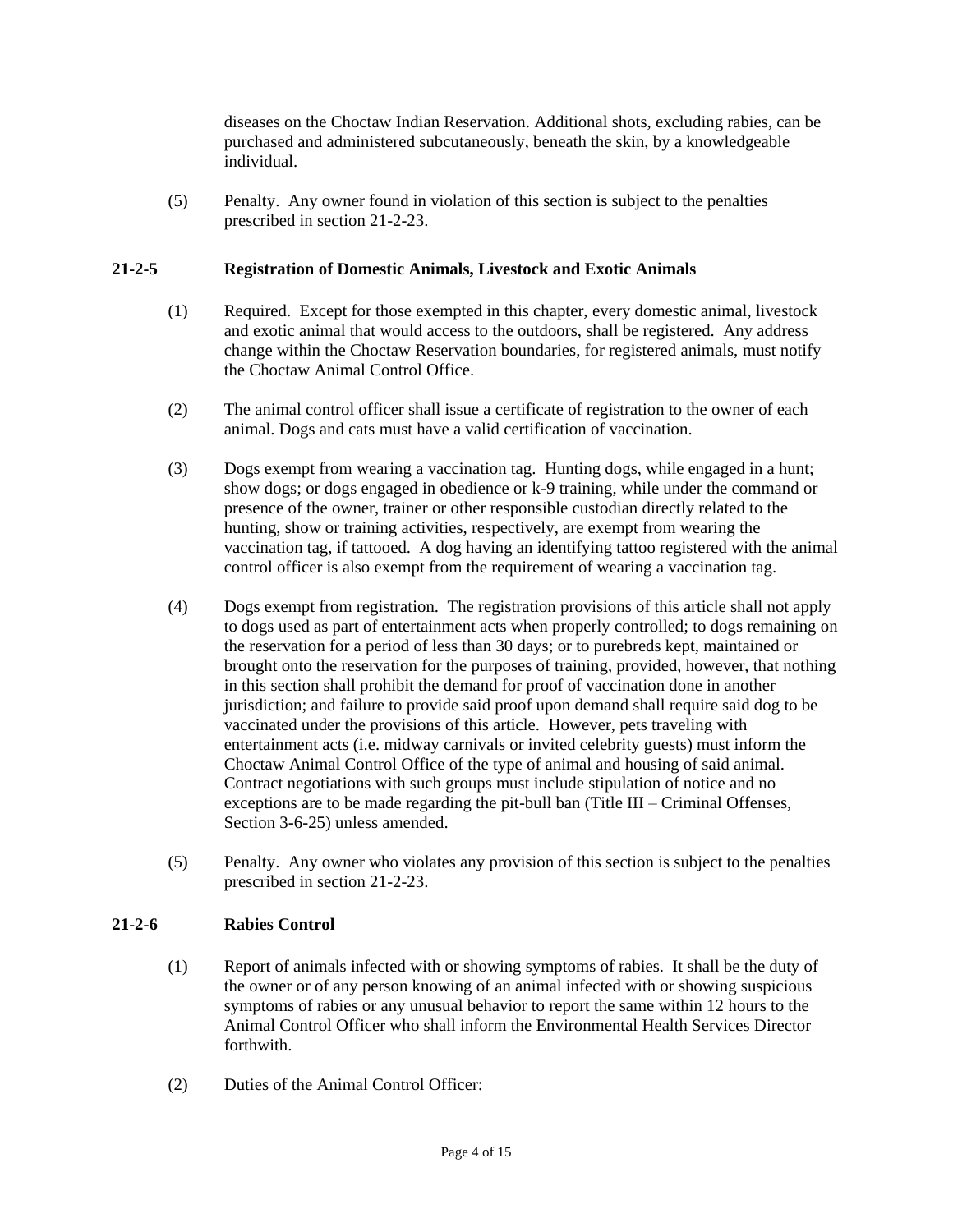- (a) The Animal Control Officer shall enforce the applicable Tribal, Federal and State statutes and the applicable rules.
- (b) Whenever the Animal Control Officer is informed that an animal has bitten, to the point of breaking the skin, a person or is suspected of having or showing suspicious symptoms of rabies or other infectious or contagious disease, the Animal Control Officer may capture such animal, alive, if possible, and quarantine it under observation for a period of at least ten days (10) from the date of bite.
- (c) The quarantine shall be in the animal shelter designated by the Tribe or, at the owner's request and with approval of the Animal Control Officer, in a licensed veterinary hospital. Quarantined animals shall be released only upon approval of the Animal Control Officer. The owner shall bear the cost of the care, feeding and maintenance of a quarantined animal.
- (d) If a quarantined animal dies, the Animal Control Officer is to immediately contact the Environmental Health Services Director at the Choctaw Health Center, as well as the bite victim. The owner of the animal shall be notified by the operators of the quarantine facility, and the head of the animal shall be forwarded to one of the state board of health laboratories for pathological examination. The Tribal Health Director and the Director of Public Safety are to be notified as well.
- (e) In the event rabies exist in any given area to the extent that circumstances indicate necessity of quarantine and if such quarantine is ordered by the Tribal Chief, the following requirements shall be enforced by the Animal Control Officer in the area of quarantine:
	- i. All dogs, vaccinated as well as unvaccinated, must be confined to their owner's premises and will be permitted to be away from the premises only when under proper restraint as required in section 21-2-2(8). Confinement to owners' premises may be by fence, cage or chain attached to a stake or animal run.
	- ii. All dogs found not under proper restraint are to be impounded. Dogs may be released to their owners or agents upon payment of impounding fees. No dogs will be released from the animal shelter except to owners or agents. Unvaccinated dogs which have been impounded will not be released to the owners or agents until said dogs have been vaccinated or until arrangements have been made with the Animal Control Officer to vaccinate the dogs. Dogs will not be adopted during a quarantine period.
- (f) The owner of any dog vaccinated with an approved antirabies vaccine within the preceding 12 months, except such dog exempted from the vaccination in section 21-2-4(1) (a) after receiving approval of the Animal Control Officer, may have such dog quarantined and confined in a place other than the places specified in subsection (2) (c) of this section. However, if at any time during the quarantine it is determined by the Animal Control Officer that the quarantine is not properly maintained in order to ensure isolation of the dog, this exemption shall be void, and the dog shall be impounded at the owner's expense.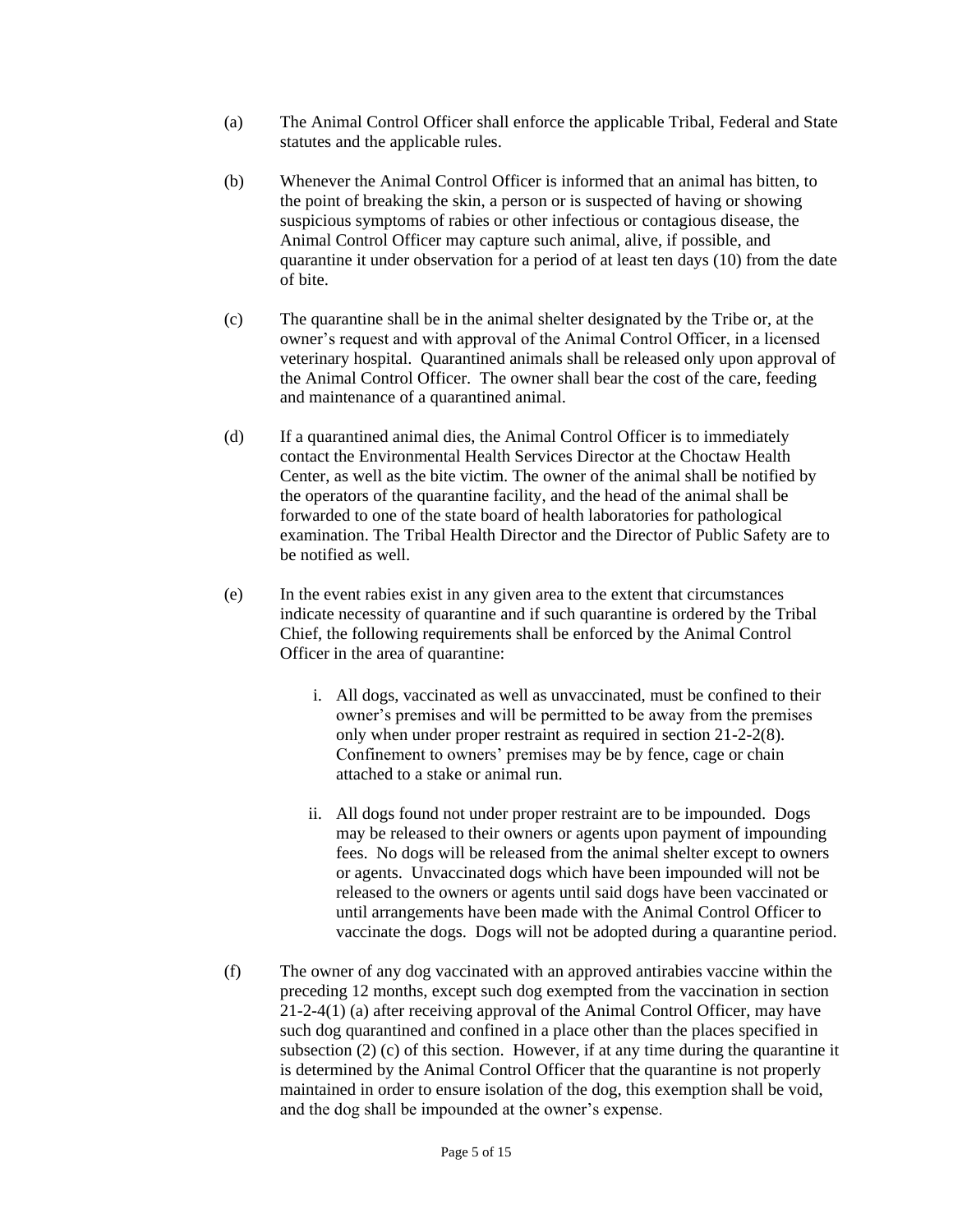- $(g)$  Quarantined animals may, with the Animal Control Officer's permission, be quarantined at or on the owner's property.
- (h) Any animal subject to quarantine shall not be vaccinated before the quarantine period has expired.
- (i) Penalty. Any person found in violation of this section is subject to the penalties prescribed in section 21-2-23.
- (3) Duties of the Environmental Health Services Director:
	- (a) The Environmental Health Services Director, located at the Choctaw Health Center, shall serve as liaison between the Choctaw Animal Control Program and the Mississippi State Health Department in the case of a death or positive diagnosis of a zoonotic disease as related to human-animal contact. It shall be the duty of the Environmental Health Services Director to collect and make reports as required, to provide consultation services and to advise in matters relating to public health, and to investigate reports of known or suspected cases which might be a concern to public health.
	- (b) The Environmental Health Services Director, or his/her designee, shall serve as liaison between the Choctaw Animal Control Program and the Choctaw Health Center. In the case where a public health issue is positively identified causing a quarantine on a large scale beyond a single animal, the Health Director, Medical Director and the Director of Public Safety, or their designee, shall take the lead presenting to Tribal Administration.

#### **21-2-7 Public Health Issues**

- (1) Reports of animals infected with or showing symptoms of any zoonotic diseases or reports of unsanitary conditions of animal holding areas must be made to Environmental Health Services for consultation with the Environmental Health Services Director.
- (2) Duties of the Animal Control Officer and/or Wildlife Ranger:
	- (a) In cases of an animal showing symptoms of a zoonotic disease or information received from other partnering agencies regarding a concern of disease in the area, the Animal Control Officer or Wildlife Ranger must report the information to the Tribal Environmental Health Director; as well as advise the Director of Choctaw Wildlife and Parks who will advise the Director of Public Safety.
	- (b) In cases of unsanitary animal holding areas, especially those in residential subdivisions or near tribal waterways, the Animal Control Officer or Wildlife Ranger shall report the location only if any seepage of fecal matter or refuge has reached beyond an appropriate distance from the living quarters.
	- (c) The Animal Control Officer or Wildlife Ranger shall enforce this code as necessary through outreach, citation, and/or arrest.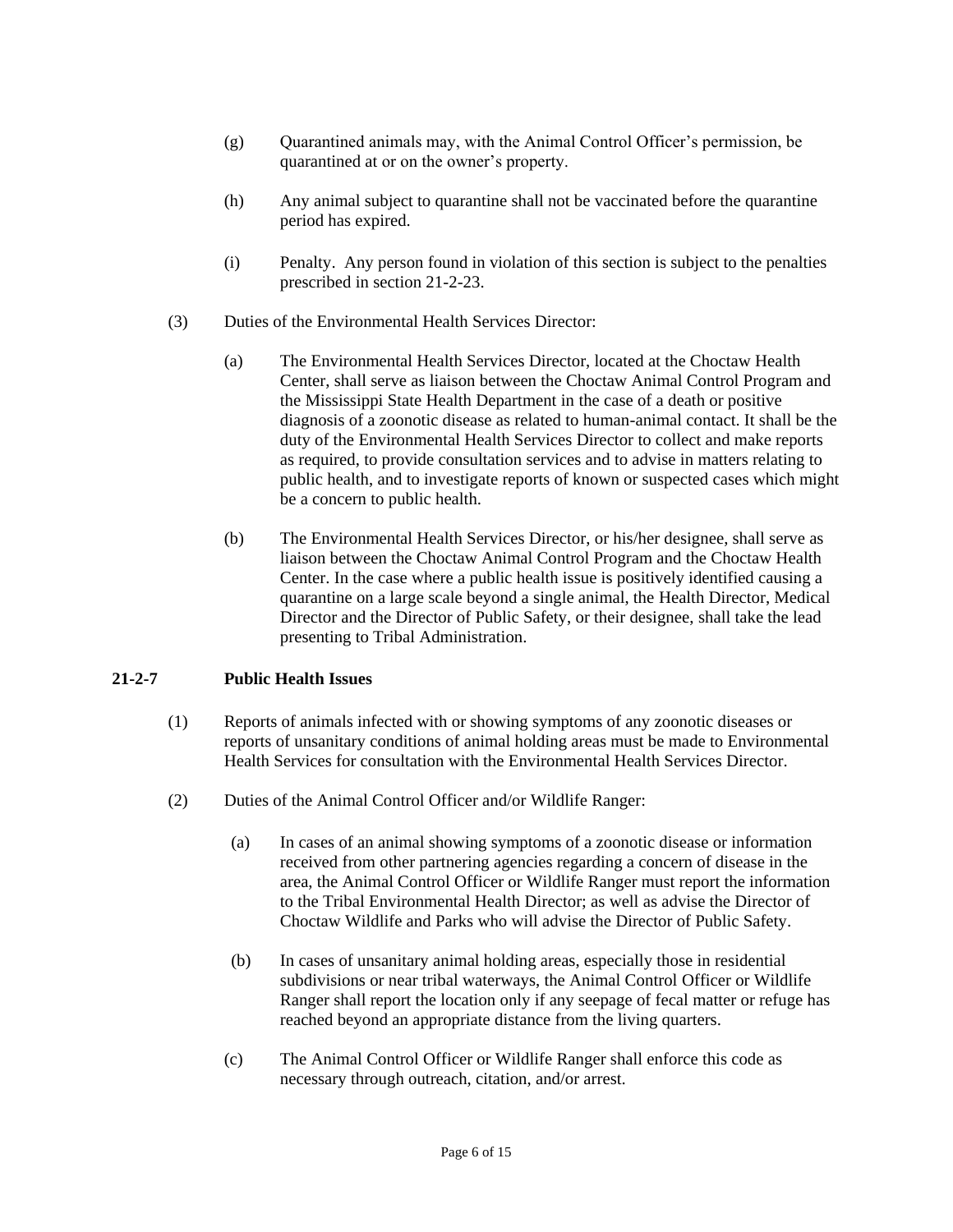- (3) Duties of the Environmental Health Services Director:
	- (a) In the case of a positive zoonotic disease case or confirming information from partnering agencies, the Environmental Health Services Director will serve as liaison to the Mississippi State Health Department and liaison to the Health Director of the Choctaw Health Center and Tribal Administration.
	- (b) In the case of unsanitary animal holdings, the Environmental Health Services Director will assist with consultation with the Choctaw Animal Control Program in response to public outreach and remediating areas as necessary.

#### **21-2-8 Restraint of Animals While On Property of Owner**

- (1) Required. It shall be the duty of every owner of any animal to ensure that:
	- (a) The animal is kept restrained;
	- (b) Reasonable care and precautions are taken to prevent the animal from leaving, while unattended, the real property limits of its owner, possessor or custodian; and
	- (c) The animal is:
		- i. Securely and humanely confined within an adequately sized house, building, fence, crate, pen or other enclosure; or
		- ii. Humanely secured by chain, cable and trolley, rope or tether of sufficient strength to prevent escape; or
		- iii. Leashed or otherwise controlled by a responsible person or is obedient to commands of a person present with the animal at any time it is not secured as provided in subsection  $(1)$ ,  $(c)$   $(i)$  or  $(ii)$  of this section. The voice command must be demonstrated as an effective restraint if requested.
	- (d) Warning signs, Beware of Dog or Aggressive Dog, must be displayed in open view should an animal on the property be playfully hyperactive, territorial, protective, or with young. An owner is aware of their animal's temperament and is responsible for informing others with such signs.
- (2) Dangerous dogs. In addition to the requirements in subsection (1) of section 21-2-8, an owner who maintains any dangerous dog must ensure that such dangerous dog is humanely confined inside a pen or kennel of adequate size. The kennel or pen must have secure sides and a secure top attached to all sides and the sides must be either buried two feet into the ground, sunk into a concrete pad, or securely attached to a wire bottom. The gate of the kennel must be locked.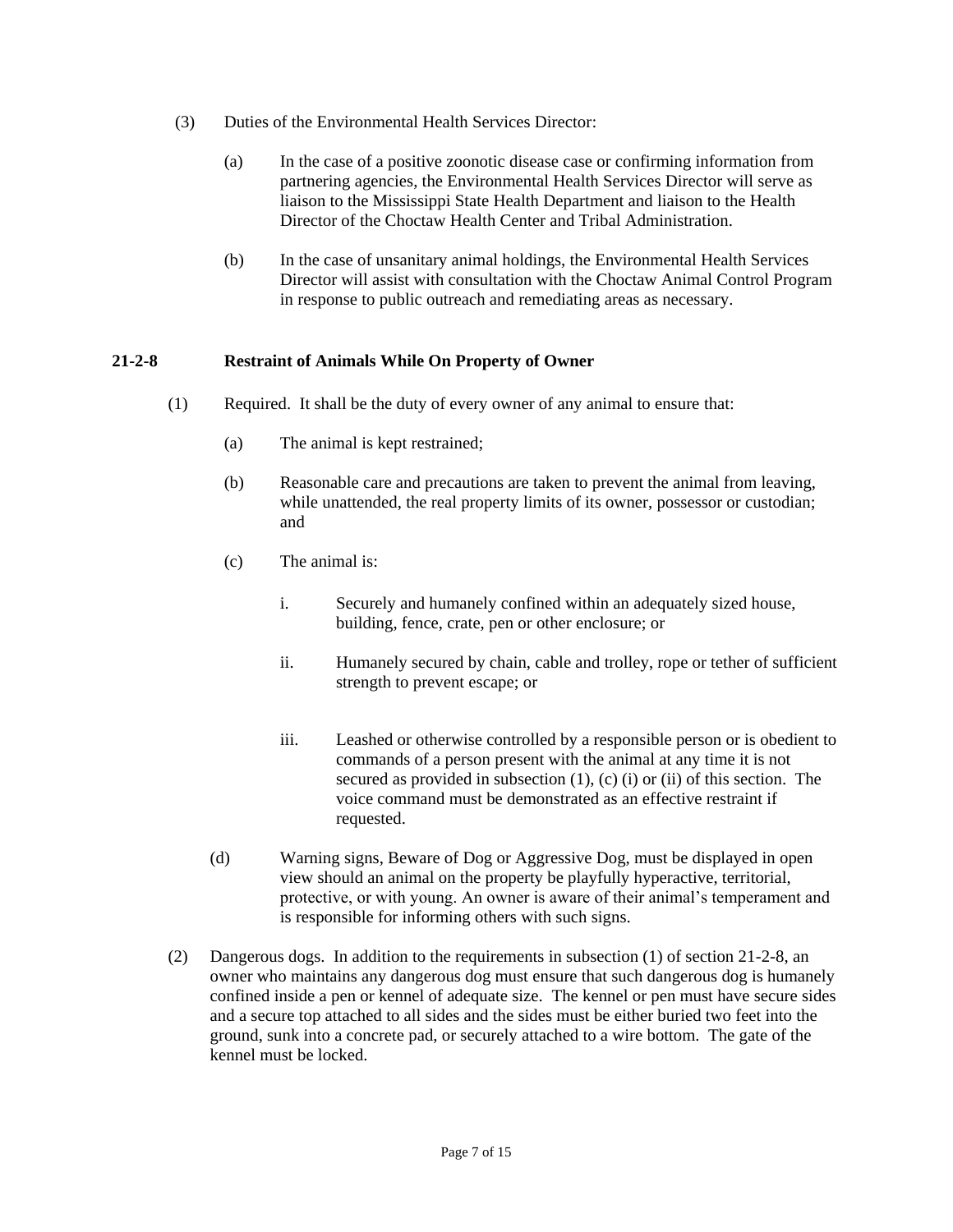- (a) The persons having the enforcement duty under this chapter may enter the premises where the dangerous dog is kept for the purpose of inspection of the premises to ascertain whether such complies with the provisions of this chapter. Such inspection shall be made only after 24-hour notice to the occupant of the premises.
- (b) Penalty. Any owner in violation of this section is subject to the penalties prescribed in section 21-2-23.

#### **21-2-9 Restraint of Animals While Off Property of Owner**

- (1) Required. It shall be the duty of the owner of any animal or anyone having an animal in his or her possession to keep the animal under restraint and control at all times while the animal is off the real property limits of the owner, possessor or custodian. For the purpose of this section, an animal is deemed under control when it is:
	- (a) Securely confined within a vehicle, parked or in motion; or
	- (b) Crated or humanely tethered in the open bed of a pickup truck; or
	- (c) The animal is:
		- i. Securely and humanely confined within a house, fence, crate, pen or other enclosure that is adequately sized with the property owner's consent; or
		- ii. Humanely secured by a chain, cable and trolley, rope or tether of sufficient strength to prevent escape with the permission of the owner of the property where the restraint is being used; or
		- iii. Leashed or otherwise controlled by a responsible person or is obedient to the commands of person present with the animal at any time it is not secured as provided for section 21-2-2(8). The voice command must be demonstrated as an effective restraint if requested.
- (2) No person owning or harboring or having the care of a dangerous dog shall suffer or permit such dog to go beyond the premises of such person unless such dog is securely leashed and muzzled, except that a dangerous dog shall not be required to be muzzled upon prior approval of the Animal Control Officer. Such dogs may not be leashed to inanimate objects, e.g. trees, buildings, etc., and the muzzle must be sufficient to prevent such a dog from biting persons or other animals. It is the responsibility of the owner to inform others of the dog's aggressive nature.
- (3) Penalty. Any person found in violation of this section is subject to the penalties prescribed in section 21-2-23.

#### **21-2-10 Animal Restrictions in Public Areas**

(1) Leash requirement for dogs. All dogs must be on a leash not exceeding six feet in length. Dogs at Lake Pushmataha may be unleashed providing the owner has verbal control of the animal and the dog(s) cause remains no nuisance to others visiting the lake. Campers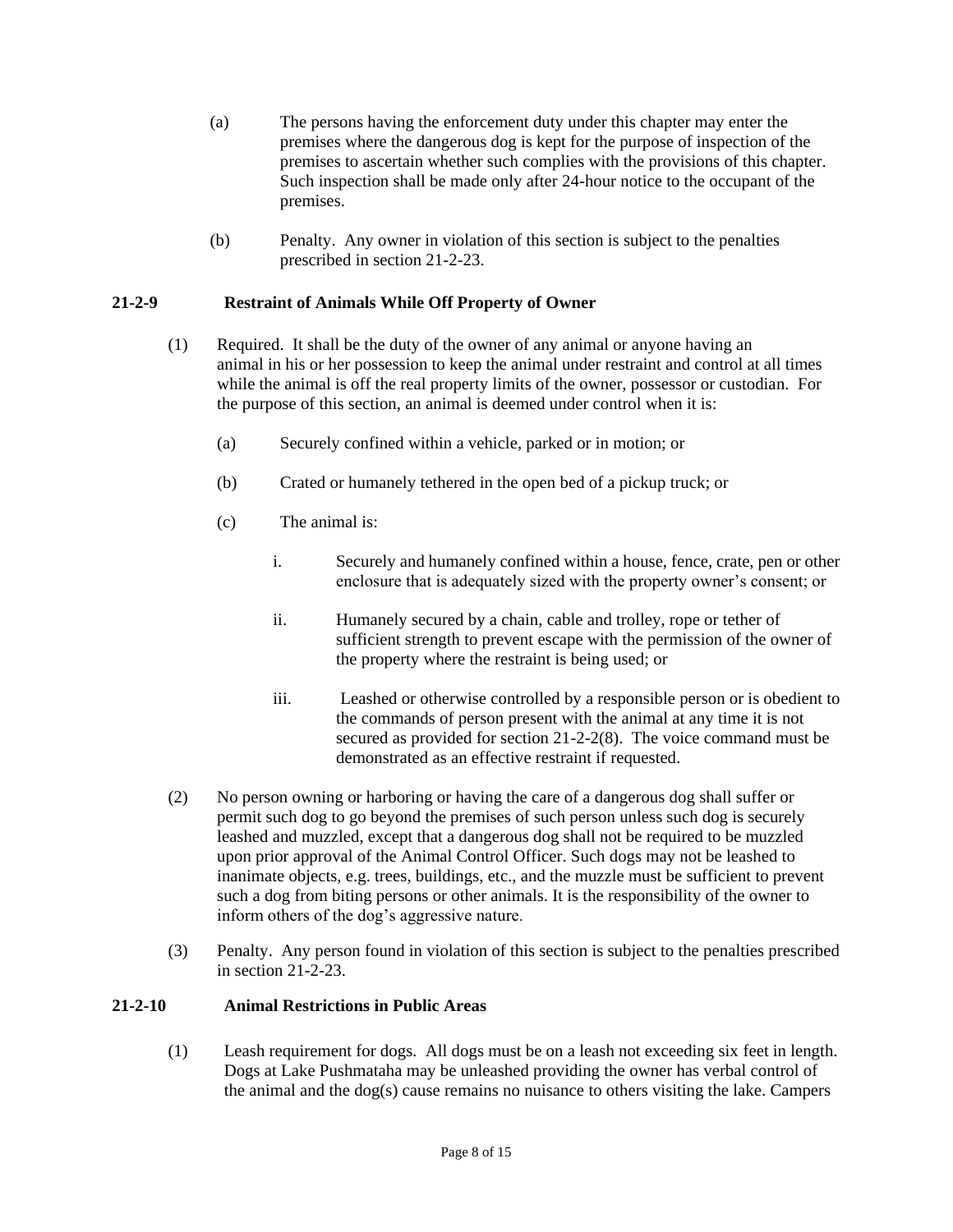must adhere to the quiet hours  $(10 \text{ pm} - 6 \text{ am})$  requirement in the camping agreement at Lake Pushmataha.

- (2) Prohibited animals. The following animals are not permitted in public places unless part of an educational or other approved organized event:
	- (a) Livestock animals; or
	- (b) Wild or exotic animals, to include pet reptiles; or
	- (c) Any animal behaving in a dangerous or potentially dangerous manner or any dog that has been classified as dangerous.
- (3) Animals left in vehicles: Animals are not to be left in vehicles for any period of time. Animals found in extreme weather (hot and cold) will be removed by Animal Control, Wildlife or Law Enforcement by reasonable means to extract an animal left in a vehicle. The animal will be provided shelter through Choctaw Animal Control or taken to a local veterinarian for emergency care. Payment of fines for impoundment and citations, as well as any payment of veterinary care will be the responsibility of the animal owner.

#### **21-2-11 Impoundment**

- (1) Animals subject to impoundment.
	- (a) Any animal unrestrained in violation of sections 21-2-8 or 21-2-9 or unregistered in violation of 21-2-5 may be impounded by the Animal Control Officer.
	- (b) Any animal creating a public nuisance as defined in this article may be impounded by the Animal Control Officer, except that hunting dogs are exempt from the terms of subsections (a) through (f) of the definition of the term "public nuisance animal" in section 21-2-2(11) when engaged in a hunt or not under restraint as a result of a hunt during legally declared hunting seasons, as designated from year to year by the Tribal Council.
	- (c) Any animal, whether vaccinated or not, reasonably believed to have bitten any person, may be seized and impounded by the Animal Control Officer for such a period of time as the Tribal Environmental Health Services Director may direct. The Tribal Environmental Health Services Director having reasonable grounds to believe that animal has rabies or some other communicable disease may order the immediate extermination of such animal and such shall be immediately carried out by the Animal Control Officer or some other person in a humane manner.
- (2) Redemption of impounded
	- (a) Where an animal bears an indicium of ownership, the Animal Control Officer shall notify the owner or keeper of said animal by the most expedient means, i.e., telephone message, posted written notice or certified mail, return receipt requested, of the animal's impoundment. Said animal shall only be required to be confined for five (5) days from the date said certified mail return receipt is received by the Animal Control Officer. At the expiration of said five days, if no owner has appeared to claim said animal, said animal shall be deemed unowned and may be disposed of as provided in subsection (3) of section 21-2-11.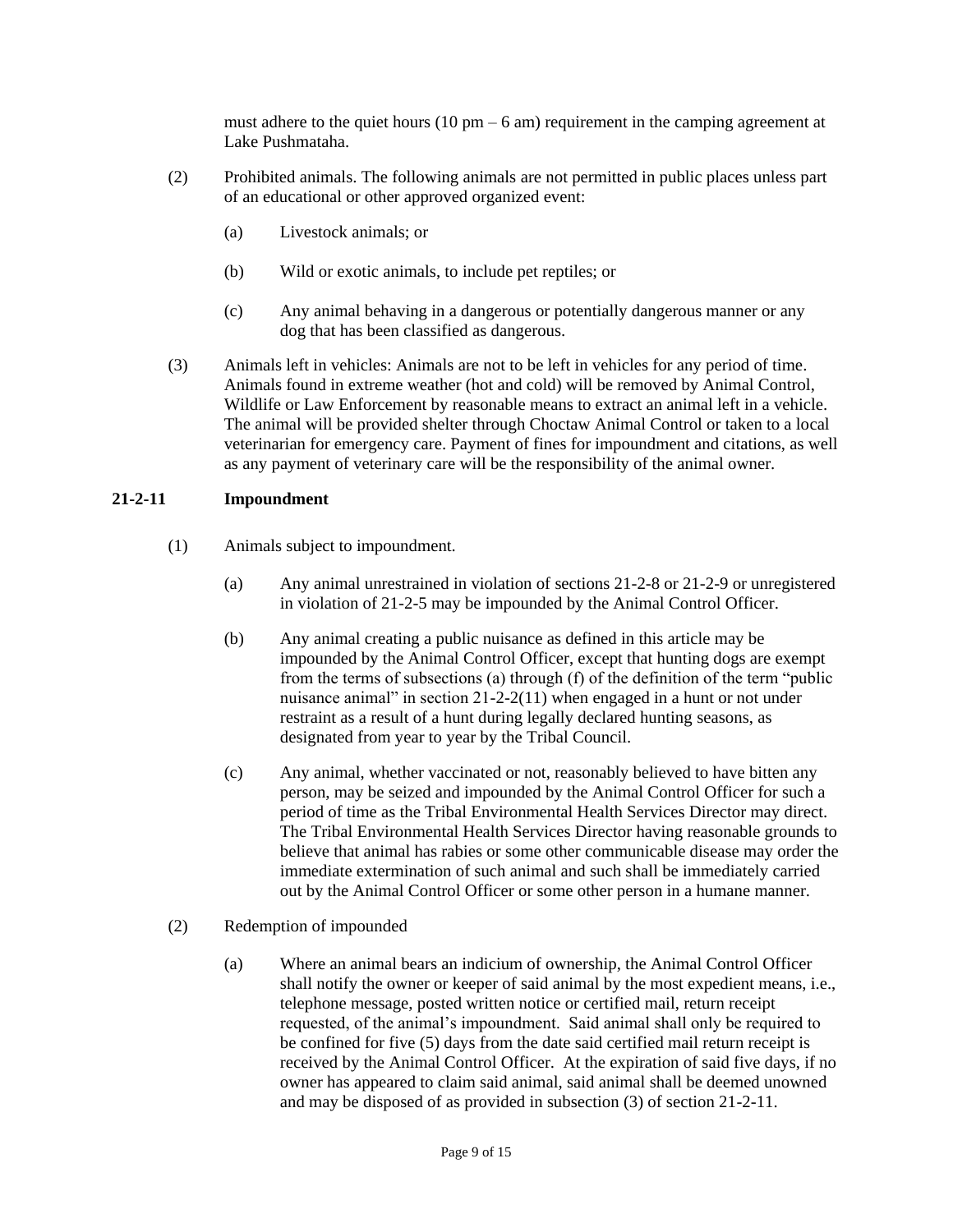- (b) Each day of the five (5) day period shall only occur on a day in which the impounding facility is open for normal operating activities.
- (3) Disposition of impounded animals: Any unclaimed animal shall become the property of the Tribe, and may be humanely destroyed, transferred to a humane society or placed in the custody of some person deemed to be a responsible and suitable owner who will agree to comply with all the provisions of this chapter.
- (4) The five (5)-day waiting period maybe waived for a dangerous dog, any animal suffering from an infectious disease or for a severely ill animal.
- (5) Fees: Animal control shelter shall charge impoundment fees plus fees for the animal's care, feeding and maintenance. These fees shall be established by recommendation by the Tribal Chief in cooperation with the animal shelters and approved by resolution of the Tribal Council. See 21-2-23(1)(e).
- (6) Animal Shelter: The Tribe may enter into a pact, agreement or contract with other shelter organizations (i.e. no-kill shelters, breed specific shelters, etc.) and municipalities to provide additional opportunities for adoption placement.

# **21-2-12 Dangerous Dog Classification**

- (1) Any dog that is the subject of a dangerous dog investigation, that is not impounded, shall be confined by the owner in a securely fenced or enclosed area pending the outcome of the investigation and resolution of any hearings related to the dangerous dog classification.
- (2) No dog that is the subject of a dangerous dog investigation may be relocated or ownership transferred pending the outcome of the investigation or any hearings related to the determination of a dangerous dog classification.
- (3) After the investigation, the Animal Control Officer involved shall make an initial determination as to whether there is sufficient cause to classify a dog as dangerous. If the Animal Control Officer makes an initial determination that a dog should be classified as a dangerous dog, then the Animal Control Officer shall provide written notification of such to the owner of the dog, by registered mail, certified hand delivery, or service in conformance with the statutory provisions relating to service of process.
- (4) Once a dog is classified as a dangerous dog and the owner has been properly notified, the owner may file a written request for a hearing in Tribal Court to appeal the classification within ten (10) business days after receipt of the written determination of dangerous dog classification. The dog must remain confined in a securely fenced or enclosed area pending a resolution of the appeal.

# **21-2-13 Warning Signs**

- (1) All owners of any dog trained to attack or deemed to be a dangerous dog shall display in a prominent place on their premises, and at each entrance or exit to the area where such dog is confined, a sign easily readable by the public using the words "Beware of Dog".
- (2) Any owner found in violation of this section is subject to the penalties prescribed in section 21-2-23.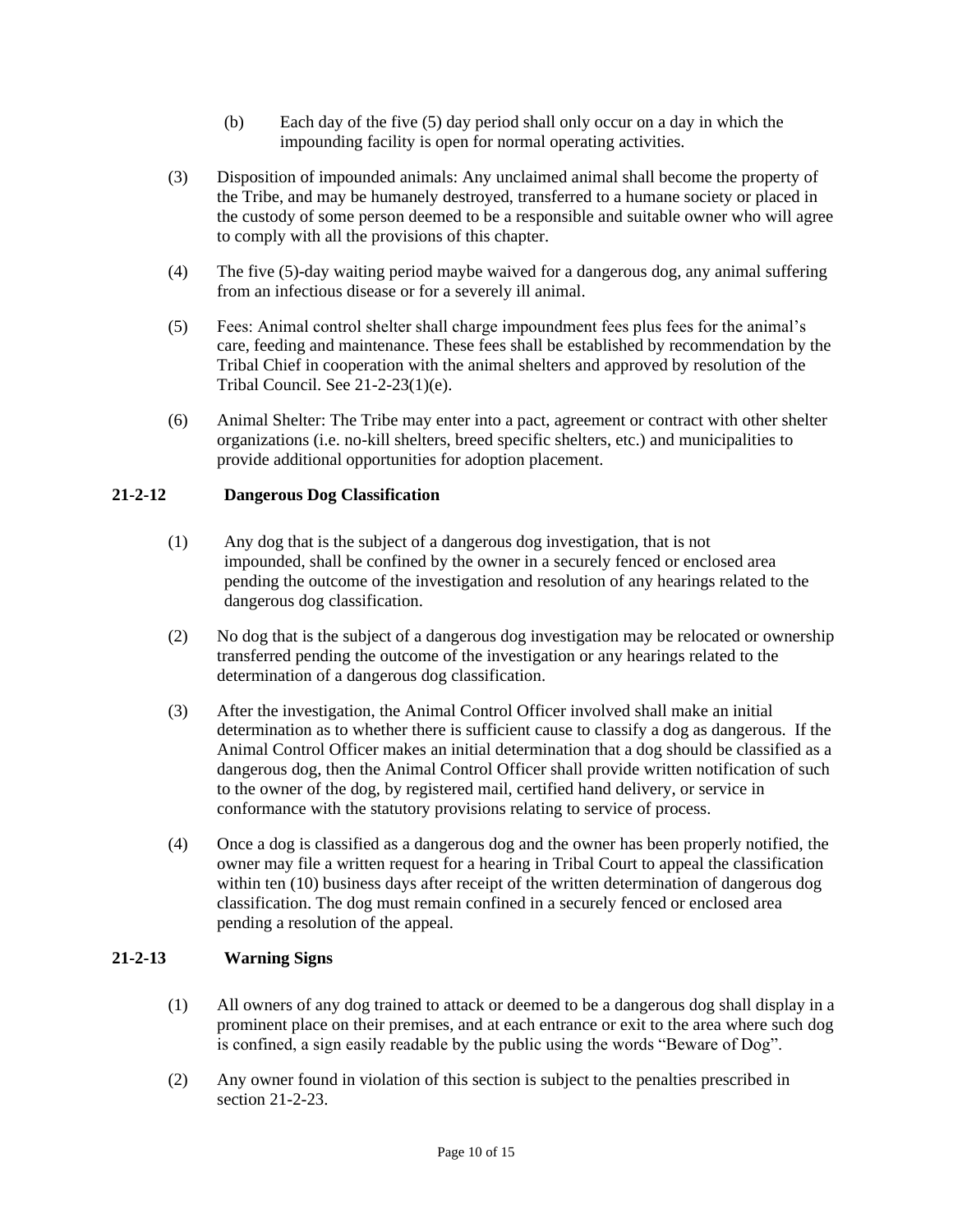### **21-2-14 Female Domesticated Animal in Heat**

- (1) The owner of female domesticated animals shall confine said animals when they are in heat in such a manner as to make said animals inaccessible to any male dog or cat, except for intentional breeding purposes. Intentional breeding involves the sale of more than one (1) litter of animals per year. Intentional breeding practices are discouraged and spay/neuter practices are encouraged for the health of the animal.
- (2) Any owner who violates this provision, either willfully or through failure to exercise due care and control, is subject to the penalties prescribed in section 21-2-23.

#### **21-2-15 Duty and Responsibility of Animal Owners**

- (1) It shall be the duty of every owner of any animal, or anyone having any animal in his or her possession or custody, to exercise reasonable care and to take all necessary steps and precautions to protect other people, property and animals from injuries or damage which might result from his or her animal's behavior, regardless of whether such behavior is motivated by mischievousness, playfulness or ferocity.
- (2) Quantity restrictions may be made by leasing or rental contracts.
- (3) Domestic livestock can be housed according to following specifications of free space:  $\frac{1}{2}$ acre per pig, sheep, or goat; 1 acre per horse or cow at a distance of 100 yards from any other dwelling. At no time will domestic livestock be housed in residential subdivision due to the lack of sufficient space to keep them.
- (4) Animal owners may be subject to criminal penalties under the Cruelty to Animals statute (Section 3-4-9). Endangering an animal includes but is not limited to the following:
	- (a) Depriving an animal under the control or custody of a person of food, fresh potable drinking water, clean and sanitary adequately sized shelter from the elements or other substances, medical attention and/or necessary veterinary care to include annual inoculations, and failure to place notice of dogs aggression and/or playful tendencies;
	- (b) Possessing custody or control of an animal and abandoning it in a public or private place for the purpose of indefinitely giving up custody or control thereof;
	- (c) Knowingly poisoning, misusing chemicals, or leaving access to chemicals;
	- (d) Transporting or enclosing an animal upon any vehicle in a manner that is not ordinary and accepted practice, or which constitutes cruel or inhumane treatment;
	- (e) Confining an animal in a motor vehicle under such conditions or for such period of time as may endanger the health or well-being of the animal due to heat, cold, lack of food or such other circumstances as may reasonably be expected to cause suffering, disability or death;
	- (f) Refereeing, officiating, encouraging or participating in an effort to have animals fight or attempt to injure an animal or person.
	- (g) No person shall torture or cruelly beat, unjustifiably injure, maim, mutilate or kill any animal with that intent.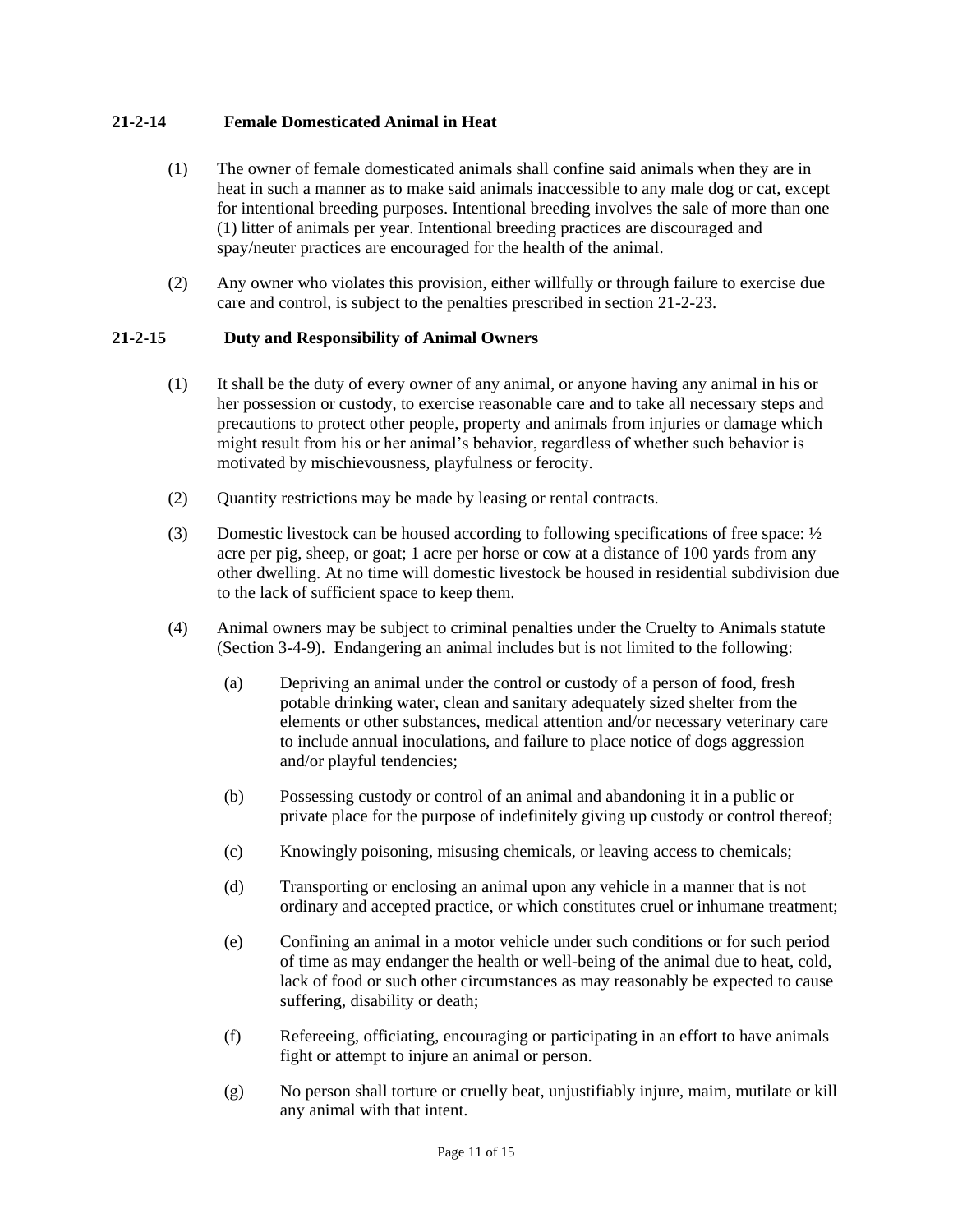(5) Any homeowner found in violation of this section is subject to the penalties prescribed in section 21-2-23.

#### **21-2-16 Nuisance Animal**

Any owner whose animal is determined to be a public nuisance is subject to the penalties prescribed in section 21-2-23. Public nuisance will be determined on a case by case basis and will be enforced if an animal is:

- (1) off the premises for more than three (3) occurrences within a seven (7) day period by first response of Animal Control;
- (2) an animal has damaged neighboring properties;
- (3) makes prolonged and disturbing noises, during quiet hours (10 pm 5 am) interfering with the peace of the neighborhood; or
- (4) an animal causing unsanitary conditions of the surroundings.

# **21-2-17 Disposal of Live Animals**

- (1) Live animals may not be disposed of to any school, college, university, person, firm, association, laboratory or corporation for experimentation or vivisection purposes, or to any person providing, selling or supplying dogs and other animals to any school, college, university, person, firm, association or corporation for experimentation or vivisection purposes.
- (2) Any person that disposes of live animals on tribal lands with the intent to abandon such animal in order to void ownership will be subject to criminal penalties prescribed in section 3-4-9.
- (3) Any person who violates any provision of this section is subject to the penalties prescribed in section 21-2-23.

#### **21-2-18 Disposal of Dead Animals**

- (1) An owner of any animal, upon the death of such animal, shall immediately dispose of the carcass by burying it at least three (3) feet below the surface of the ground and at least fifty (50) feet from any water source, or by any other authorized method of disposal, such as incineration. Arrangements and costs for incineration will be up to the owner of the animal.
- (2) Disposal of an animal found dead at a residence, regardless of whether the homeowner is the owner of the animal, is the responsibility of the homeowner. Exceptions are only made for elderly or disabled individuals when no other capable individuals present in that household. Disposal of an animal found dead at a tribal school, business, programs and agencies may be handled by the Choctaw Animal Control Program and disposed of in a designated disposal pit.
- (3) It is unlawful to dispose of the carcass of any animal by dumping such carcass on tribal property. Carcasses from hunting/fishing endeavors must be discarded in a designated disposal pit that is covered up after each season.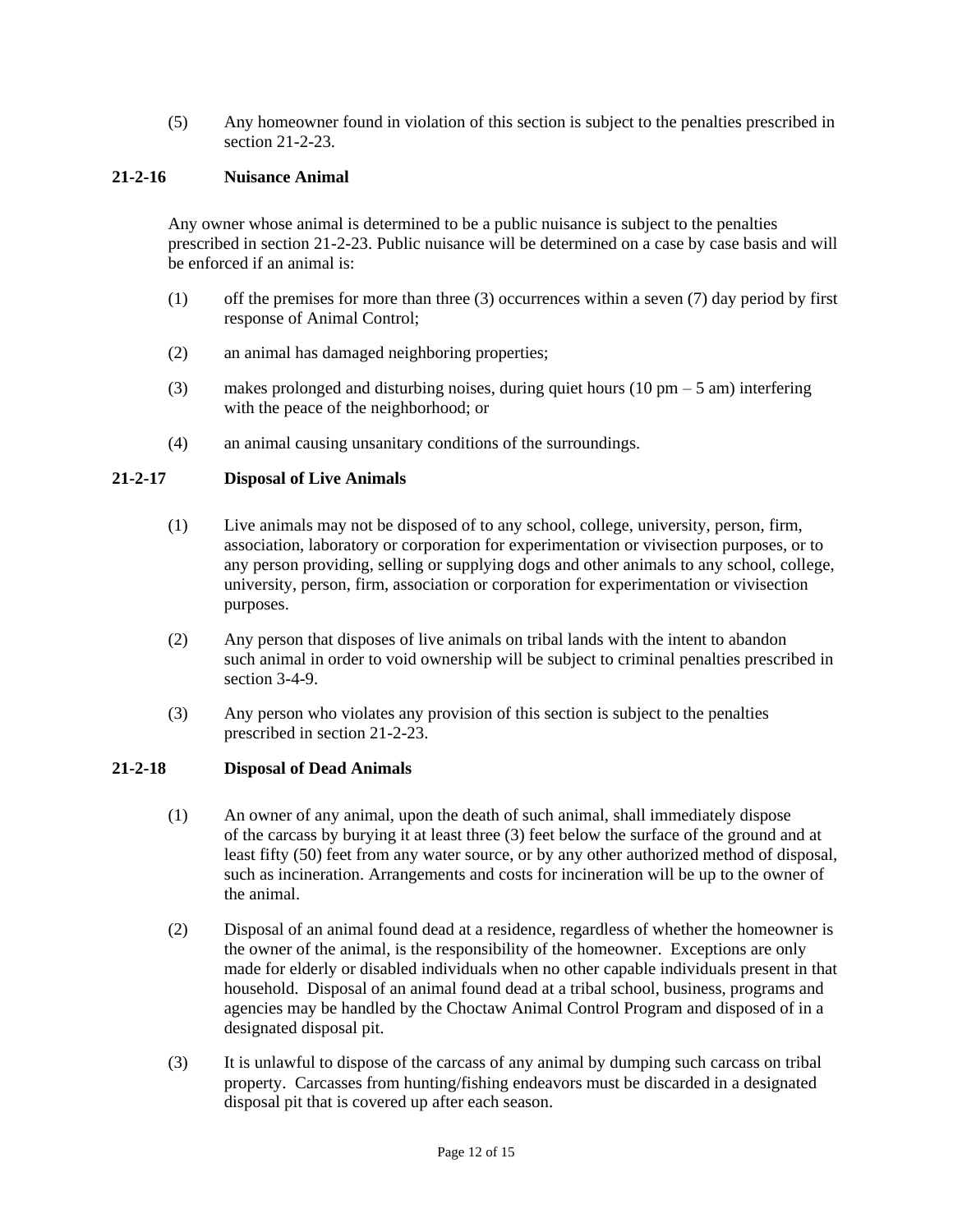#### **21-2-19 Reporting of Injured Animal by Motorist**

If an animal is hit, run over, injured or maimed, the motorist shall immediately notify the Choctaw Animal Control Program or the Choctaw Wildlife and Parks Department, and the owner, if an owner can be identified and found.

#### **21-2-20 Choctaw Indian Fair Policy on Animals**

The Choctaw Indian Fair shall adhere to the enforcement of Tribal code regulations which prohibit the entry of animals onto the reservation which have not been pre-approved by the Fair Committee and have not been registered with or proof of health certificates or vaccinations provided to Choctaw Animal Control and/or the Choctaw Police Department.

Pre-approved animals must be supervised, appropriately restrained or crated. Pre-approved animal owners must clean up after their animals; must keep their animals away from food areas; and must toilet their animals in areas where there is no foot traffic or in areas designated by the fair committee, any tribal official, or as directed by Choctaw Animal Control, Choctaw Wildlife and Parks, or Choctaw Police.

No animals should be left in hot vehicles. Animals found in hot vehicles will be removed and provided shelter through Choctaw Animal Control or taken to a local veterinarian for emergency care. Payment of fines for impoundment and citations, as well any payment of veterinary care will be the responsibility of the pet owner.

The Choctaw Indian Fair further exercises their right to prohibit the presence of any other kind of animal, including non-domesticated, wild animals or reptiles, onto the fairgrounds without preapproval of the fair committee or tribal officials. Exceptions will be made when animals are included in pre-approved activities, such as an exhibition or entertainment. Persons found with unapproved animals will be asked to leave immediately. Persons who continue to violate this policy may be charged with violations for disturbance of the peace and may be barred from the fairgrounds.

Service animals will be allowed onto the fairgrounds, provided they are clearly identified with placards or logos on their person, which abides by American with Disabilities Act (ADA) certification.

#### **21-2-21 Interference with Animal Control Officer or Animal Shelter Personnel**

- (1) No person shall interfere with, hinder, resist or obstruct the Animal Control Officer or Animal Shelter Personnel in the lawful performance of their duties as set forth in this chapter.
- (2) No person shall, without proper authority, release, remove or attempt to release or remove any animal from the custody of the Animal Control Officer or Animal Shelter Personnel.
- (3) No person shall tear down, burn, deface, destroy or otherwise injure an animal shelter or enclosure.
- (4) Any person found in violation of this section is subject to the penalties prescribed in section 21-2-23.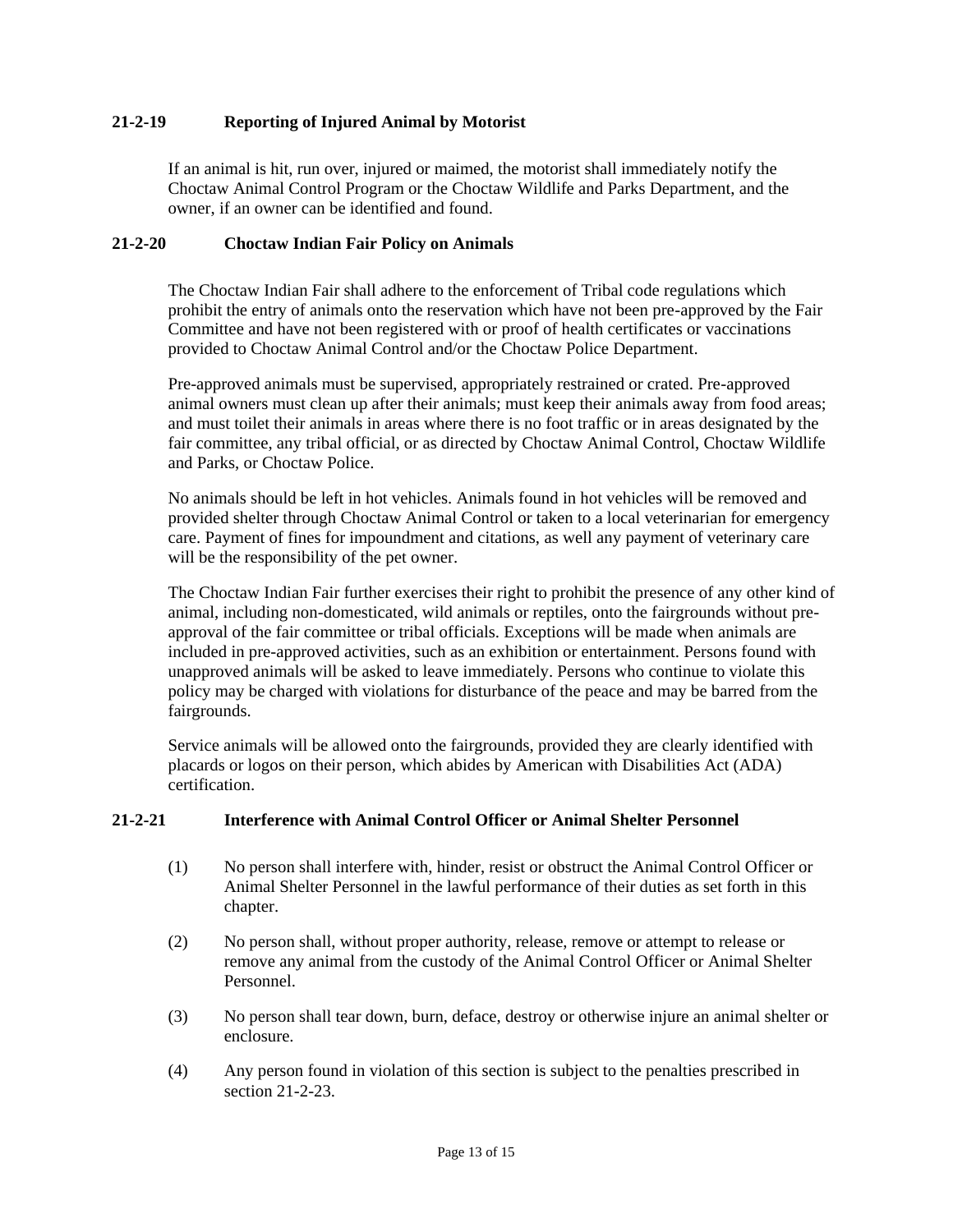### **21-2-22 Methods of Enforcement; Investigations**

- (1) Procedures
	- (a) An Animal Control Officer who has probable cause to believe that a person has committed an act in violation of this article shall do one or more of the following:
		- i. Issue a notice of violation to the person who is in violation of this article. Such notice of violation shall state the date and time of the issuance of the notice, the name and address of the person in violation, the date of the offense, the offense committed, a description of the animal involved, and a demand that the offense be abated within a specified period of time after the issuance of the notice. If the person shall fail to abate the offense, then the Animal Control Officer may issue a citation to the person; and/or
			- ii. Impound the animal involved: The Animal Control Officer, or their designated representative, is authorized to enter into any agreements necessary to impound, capture, control, transport, care for, feed, and maintain large animals such as domestic livestock that cannot be maintained in the animal shelter when necessary to take the animal into custody. All expenses thus incurred (including veterinary expenses) are to be charged to the owners of the animal upon redemption, or the owners shall be ordered to pay the same as restitution upon conviction of a violation. Such may be redeemed as provided in section 21-2-11; and/or
			- iii. Issue a citation to the person who is in violation of this chapter.

(2) Investigations. The Animal Control Officer may request the owners of an animal to exhibit the animal, and, if applicable, the registration certificate of such animal.

- (a) It shall be the duty of the Animal Control Officer to keep the following records:
	- i. Accurate and detailed records of the registration, impoundment and disposition of all animals coming into his custody;
	- ii. Accurate and detailed records of all reported bite cases and investigations for a period of three years;
	- iii. Accurate and detailed records on all money collected and expended in the operation of the functions of his/her office; and
	- iv. Accurate records of all rabies certificates.

#### **21-2-23 Penalty**

(1) Civil Penalties